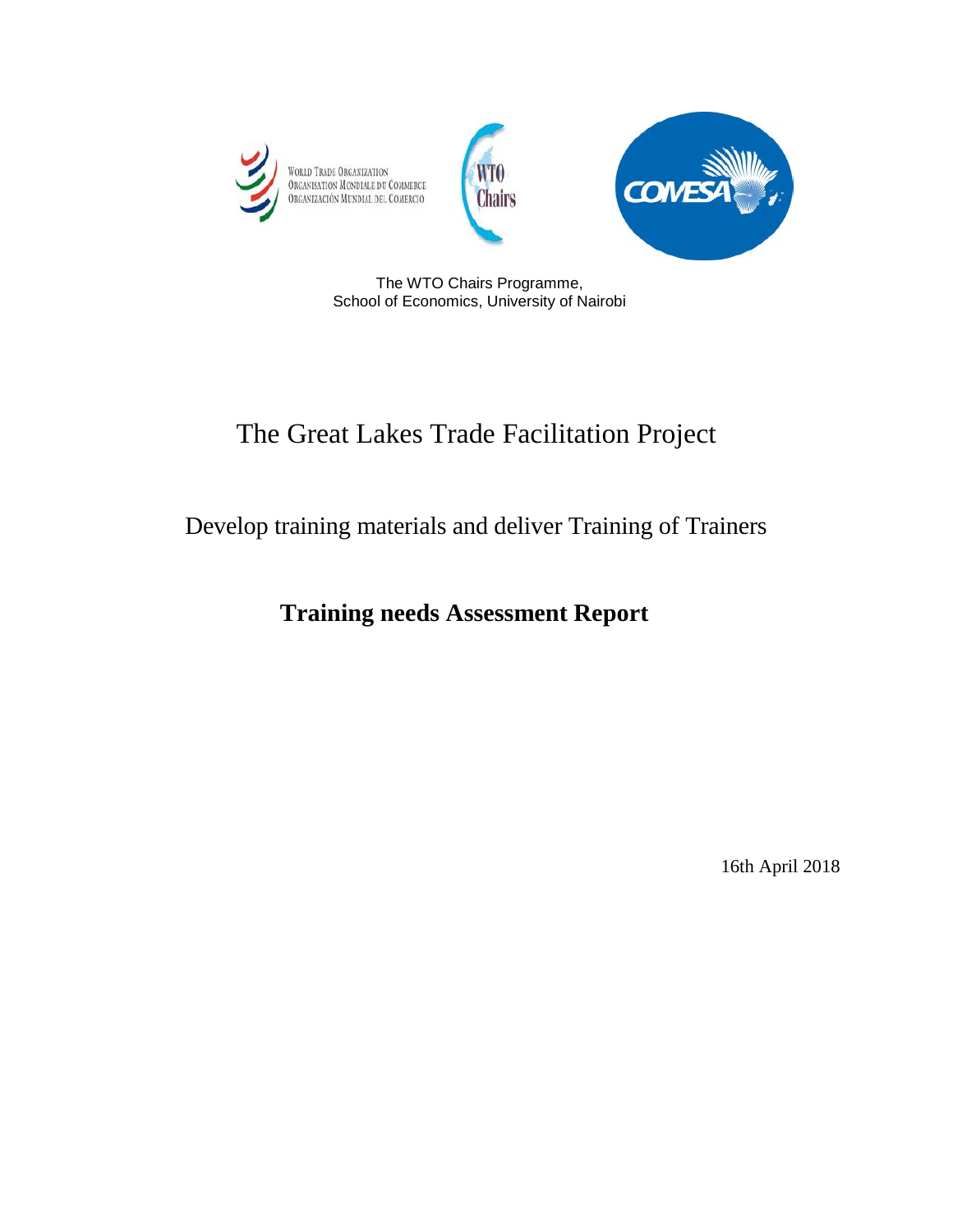# **Table of Contents**

| 3.                                                                               |
|----------------------------------------------------------------------------------|
|                                                                                  |
|                                                                                  |
| 3.3 Training areas identified by cross border associations or cooperatives 23    |
| 3.4 Training areas identified by key informers and project implementing units 23 |
| 4.                                                                               |
|                                                                                  |
|                                                                                  |
| 28                                                                               |
|                                                                                  |
| 5.                                                                               |
|                                                                                  |
|                                                                                  |
|                                                                                  |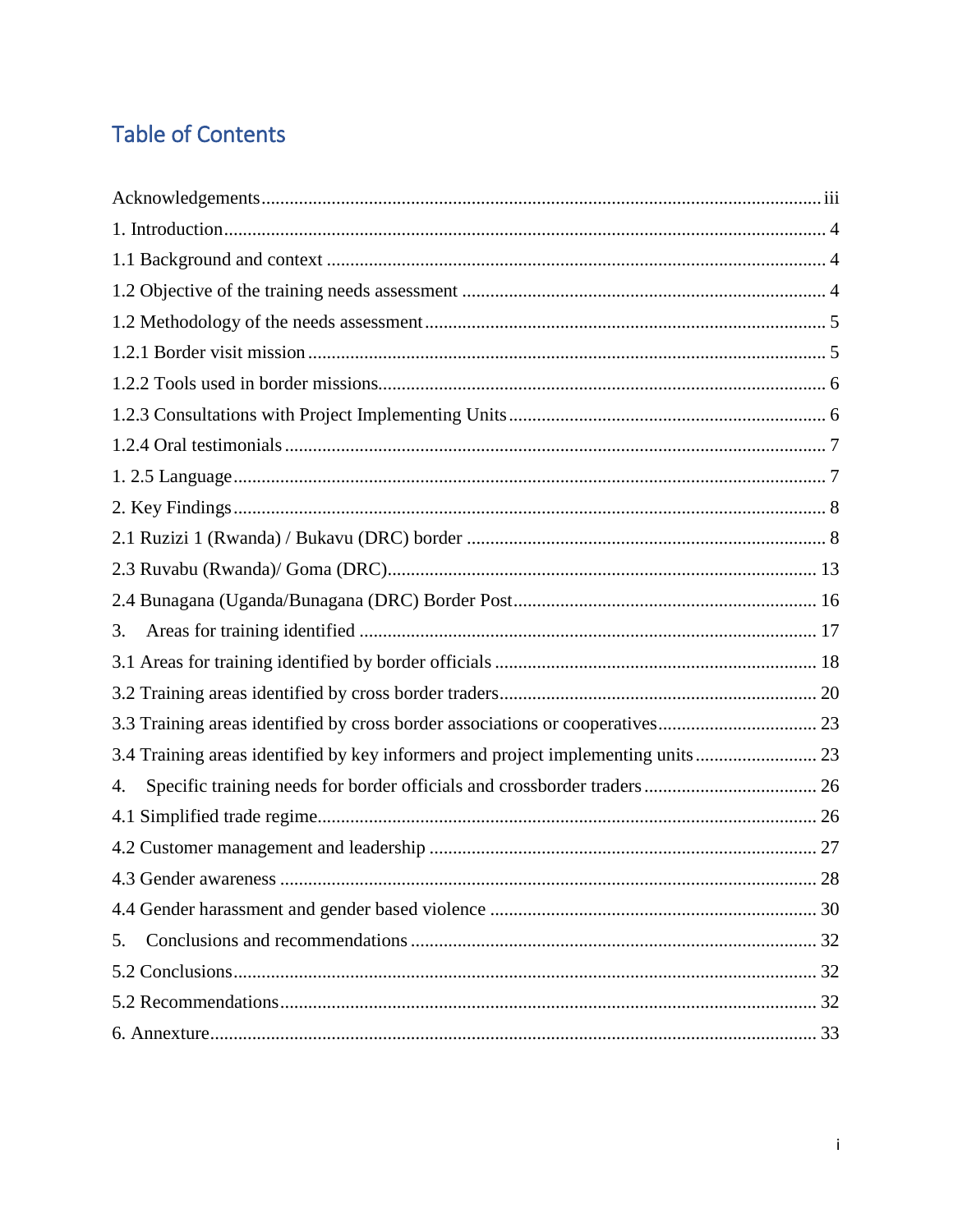## **List of tables**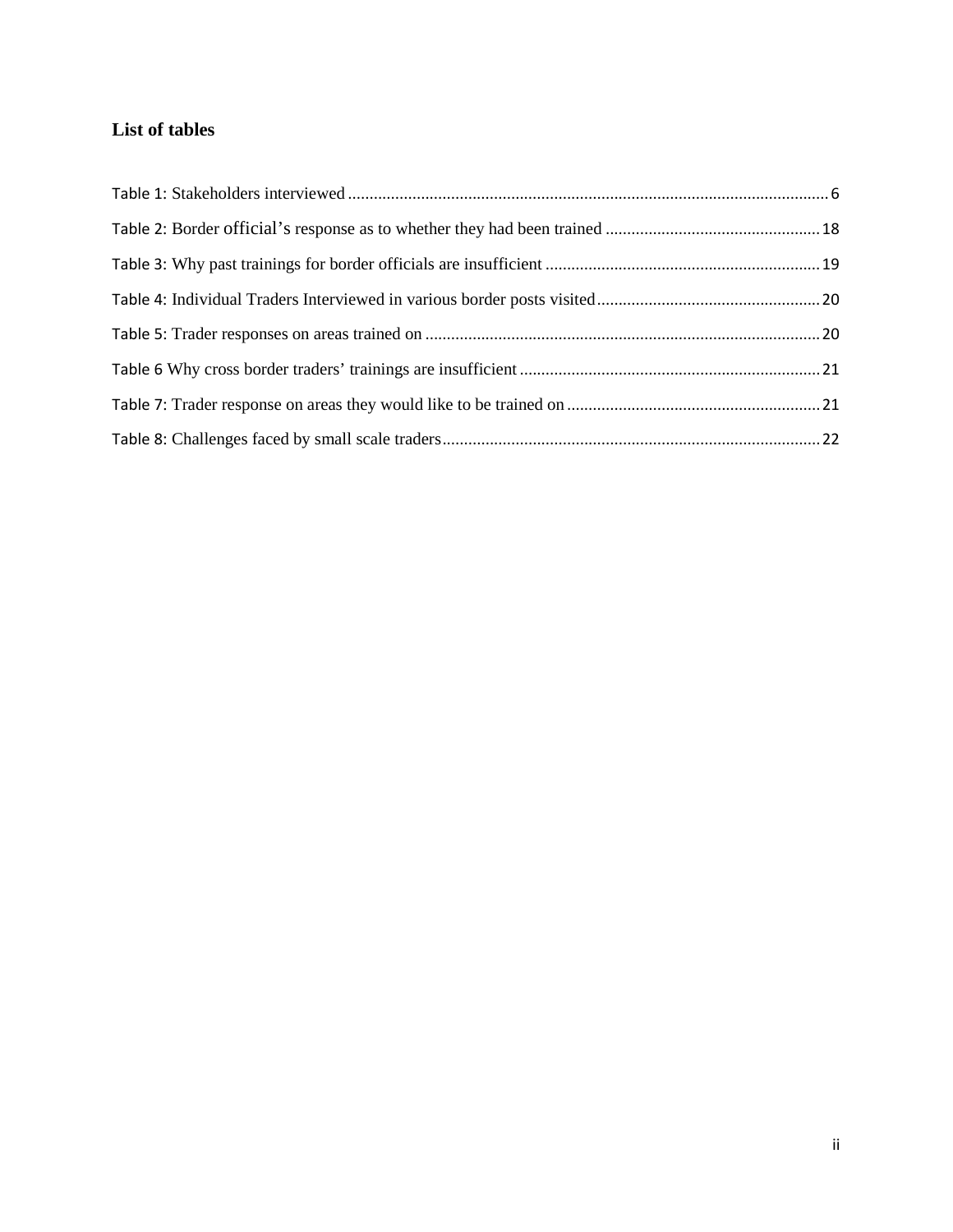# <span id="page-3-0"></span>Acknowledgements

Several people made the training needs assessment exercise, particularly the border mission a success. A few of them are mentioned here: Mr. Martin widdjilowu (GLTFP Provincial Coordinator, North Kivu), Mr. Serge Musana (GLTFP regional coordinator); and Mr. David Kiiza, facilitated consultations with the project implementing units (PIUs). The trade Information Desk Officers including Betty and Eduard (Rusizi 1); Briggite and Elias (Bukavu); Nabintu and Bora (Goma); Alphonsine and Lemon (Rubavu); Beth and Gilbert (Bunagana, Uganda); Naomi and Aime (Bunagana, DRC) mobilized border officers and traders for the interviews. The GLTFP project implementing unit officials, border officers and traders agreed to give us quality time for interviews and provided valuable information. Richard, the logistics manager and Claude, our field mission driver made our field logistics possible. The GLTFP coordinator coordinated the whole mission while the World Bank funded the border mission (and indeed the GLTFP). To all we owe many thanks.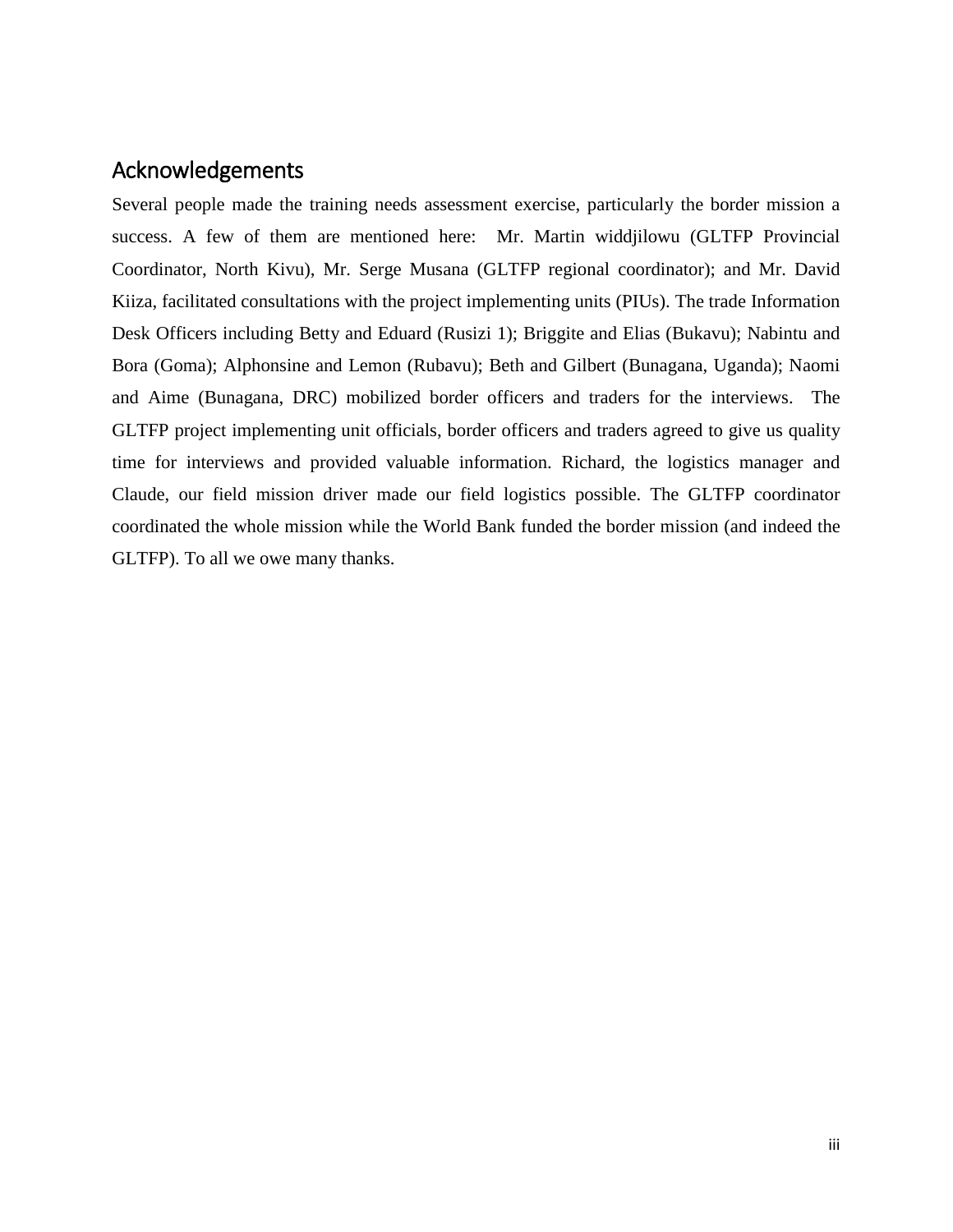## 1. Introduction

#### <span id="page-4-1"></span><span id="page-4-0"></span>**1.1 Background and context**

The Common Market for Eastern and Southern Africa (COMESA) has been implementing a work programme supporting small-scale traders, through the COMESA Simplified Trade Regime (STR) and COMESA Trade Information Desks (TIDs) at key border crossings in the region. The COMESA STR and TIDs were further strengthened by the Regulations on Minimum Standards for Treatment of Small Scale Cross Border Traders adopted by the COMESA Council of Ministers at the Thirty-Third Council meeting held in December 2014. These regulations enshrine the Charter for Cross-Border Traders, the implementation of which is supported by the Great Lakes Trade Facilitation Project (GLTFP). The project contributes to implementation of the COMESA Gender Policy through mainstreaming of gender in the GLTFP activities.

The overall purpose of this assignment is to contribute to capacity building and a sustainable information dissemination mechanism especially tailored for the cross-border traders' level of understanding. The objectives are to develop five manuals for the Training of Trainers (TOT) and delivery of the training itself. The 5 TOT manuals include: STR aspects; customer management; gender and development concept; gender-based violence (GBV); and; training management and delivery. After the training manuals have been developed, potential trainers from each of the three GLTFP participating countries will be trained who will in turn train cross border traders and border officials from their respective countries.

To inform the process of the training manual development, a field visit to three of the 5 GLTFP border points was undertaken. The purpose of the border visit was to identify training needs for the various stakeholders of the project as part of the consultative process in the development of training manuals for training of trainers.

#### <span id="page-4-2"></span>**1.2 Objective of the training needs assessment**

The objective of the training needs assessment was to identify the specific areas for training for both cross borders and the border officials. In addition, short comings of the earlier trainings were identified. The information obtained from this assessment informs the development of the five TOT training modules.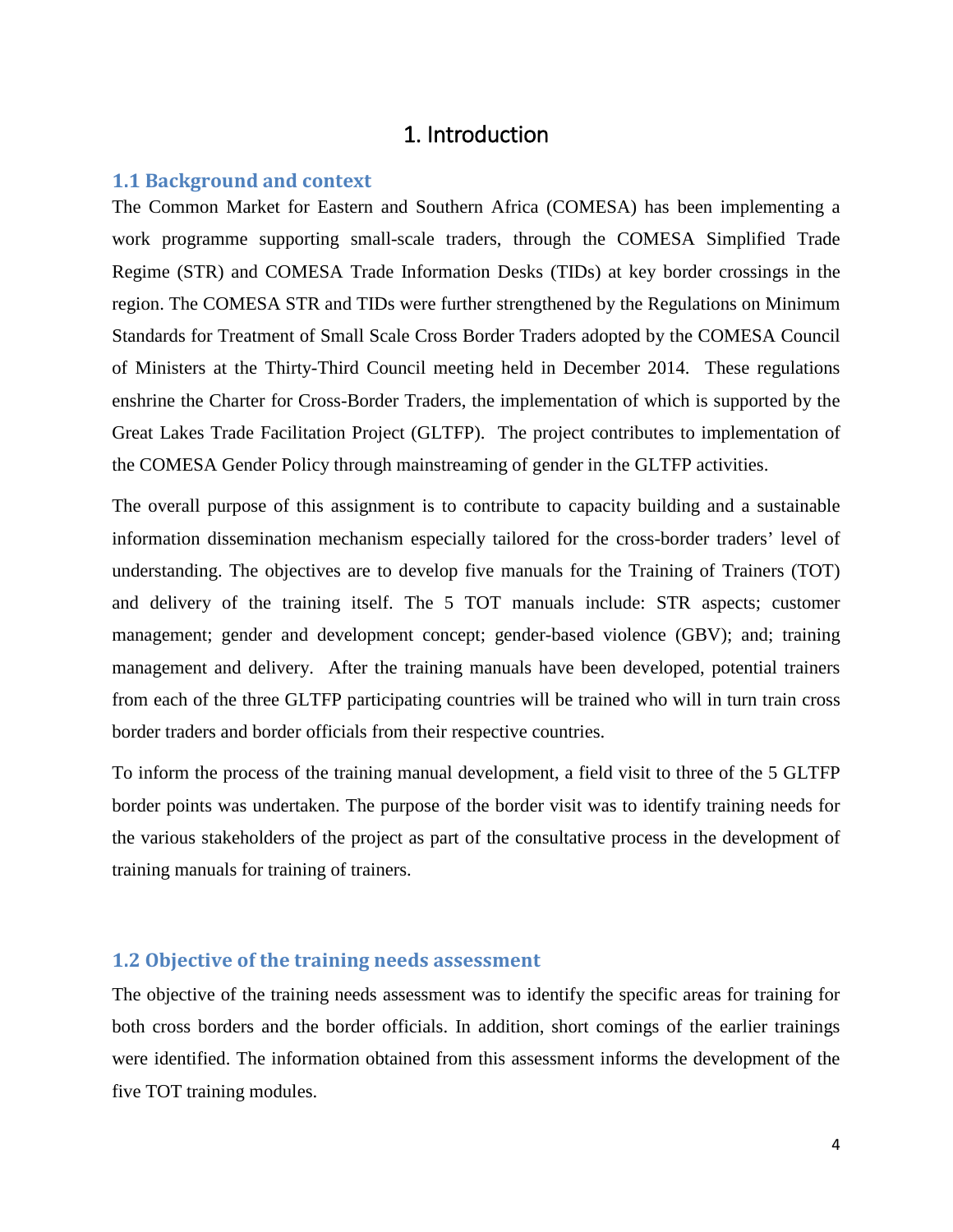### <span id="page-5-1"></span><span id="page-5-0"></span>**1.2 Methodology of the needs assessment**

#### 1.2.1 Border visit mission

During the period  $4<sup>th</sup>$ - [1](#page-5-2)3<sup>th</sup> March, a team of five consultants<sup>1</sup> carried out a field mission to the three GLTFP countries of DRC, Rwanda and Uganda. The five consultants were representing each of the five TOT training manual areas being developed, namely: Simplified Trade Regime, service provision at project border posts and national coordination, gender awareness, Gender Based Violence, and delivery techniques and communication skills. The field mission particularly targeted three GLTFP areas including three border post areas of Ruzizi/ Bukavu (Rwanda/ DRC); Rubavu/ Goma (Rwanda /DRC); and; Bunagana/ Bunagana (Uganda DRC). The plan followed during the border mission is presented in Annex 1.

During the border mission, assessment of the training needs for cross border traders and border officials was done. More specifically, the team sought to gather information with respect to earlier trainings undertaken for cross border traders and the officials working in the three border posts visited, with a view to identifying training gaps. Interviews with cross border traders, border officials and cross border associations or cooperatives as well as consultations with the GLTFP project implementation leaders identified several specific areas for training. In addition to the consultations, the team also made observations on the study borders, further familiarizing themselves with the cross-border trade issues. Information gathered through the observations, interviews and consultations is used to inform the preparation of the TOT materials on the five suggested areas for training.

The mission was well facilitated by COMESA staff, particularly those working for the GLTFP including the project and the regional coordinators as well as the trade information desk officers at the three border posts visited. GLTFP regional coordinator and TIDOs mobilized and introduced the consultants to the traders and officers who were interviewed.

<span id="page-5-2"></span> <sup>1</sup> These are: Mary Mbithi, Christine Mutua, Tabitha Kiriti Nganga, Kennedy Osoro and Loise Gichuhi.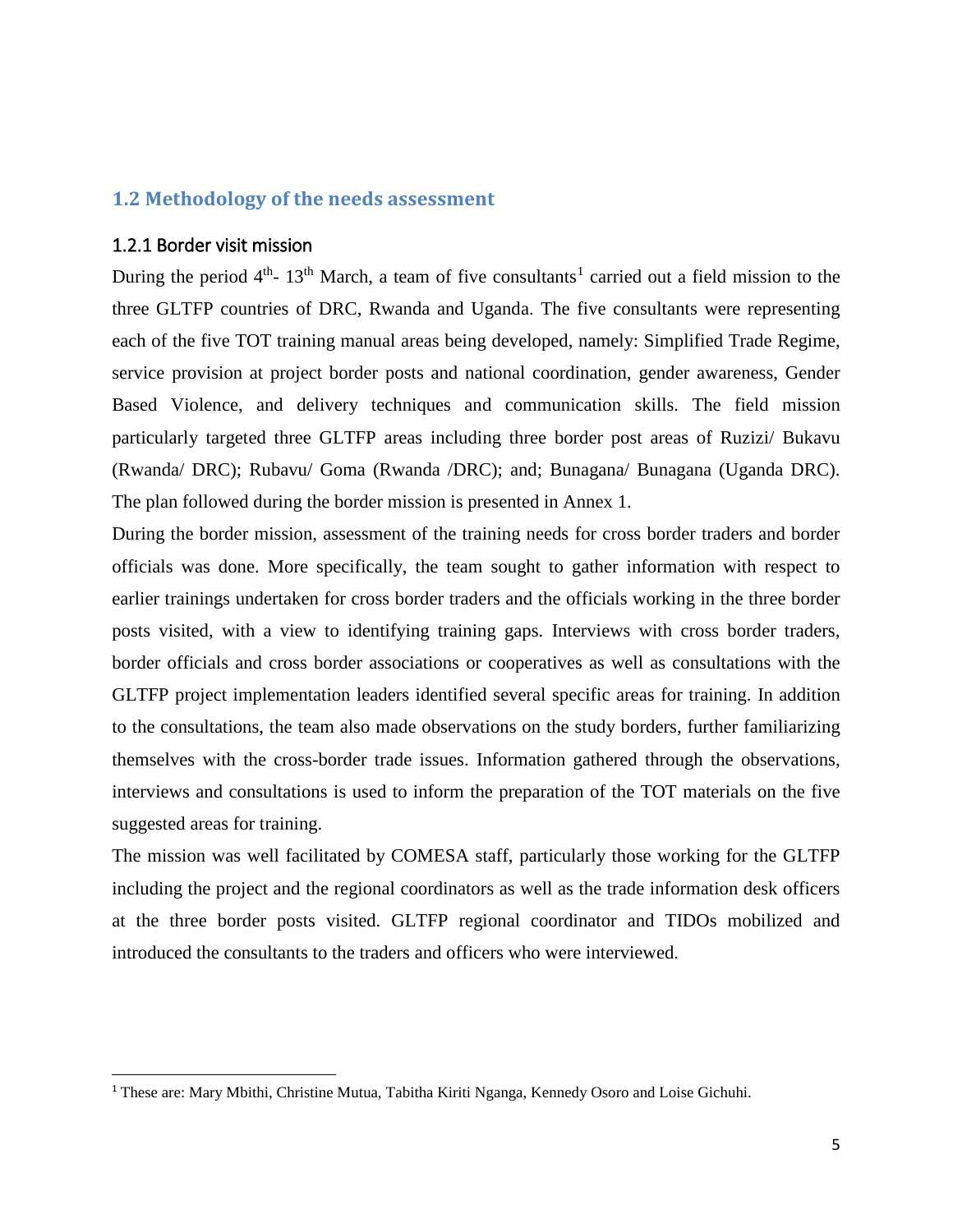#### <span id="page-6-0"></span>1.2.2 Tools used in border missions

To gather information brief questionnaires were administered to various cross border trade stakeholders including: border officials (including TIDOs), individual cross border traders, cross border trade association leaders, and some key informants<sup>[2](#page-6-3)</sup> in face to face brief interviews. The questionnaires administered to various cross border stakeholders are presented in Annex 2.

In total 60 stakeholders were interviewed, with slightly over a half of them being border officials. The interviewed stakeholders were mobilized by the trade information desk officers (TIDOs). Table 1 shows numbers of various stakeholders interviewed in each border post.

| <b>Border point</b> | <b>Key</b>        | <b>Border</b> | <b>Individual</b> | <b>Border</b>     | <b>Total</b>  | <b>Proportio</b> |
|---------------------|-------------------|---------------|-------------------|-------------------|---------------|------------------|
|                     | <b>informants</b> | associations  | traders           | officials         | per<br>border | $\mathbf{n}(\%)$ |
| <b>Bukavu</b>       |                   |               |                   |                   | 10            | 17               |
| Ruzizi              |                   |               |                   | 6                 | 10            | 17               |
| Rubavu              |                   | ⌒<br>∠        |                   | $\mathbf{\Omega}$ | O             | 15               |
| Goma                |                   |               |                   |                   | a             | 15               |
| Bunagana DRC        |                   | ∠             | 4                 | 4                 | 10            | 17               |
| Bunagana UG         |                   |               |                   |                   | 12            | 20               |
| <b>Total</b>        |                   | 9             | 17                | 31                | 60            | 100              |

<span id="page-6-2"></span>**Table 1**: **Stakeholders interviewed**

### <span id="page-6-1"></span>1.2.3 Consultations with Project Implementing Units

Consultations with Project Implementing Units at Kigali, Bukavu, Goma and at Kampala were also carried out. A total of 22 such consultations were held, further providing insights into the areas that require training for cross border trade stakeholders including traders and border officials. The list of those consulted are presented in Annex 3.

<span id="page-6-3"></span><sup>&</sup>lt;sup>2</sup> Ministry of Gender Offices in Ruzizi 1 and Rubavu and Ministry of Cooperative Development in Rubavu Discussions with other project implementing ministries were treated as consultations.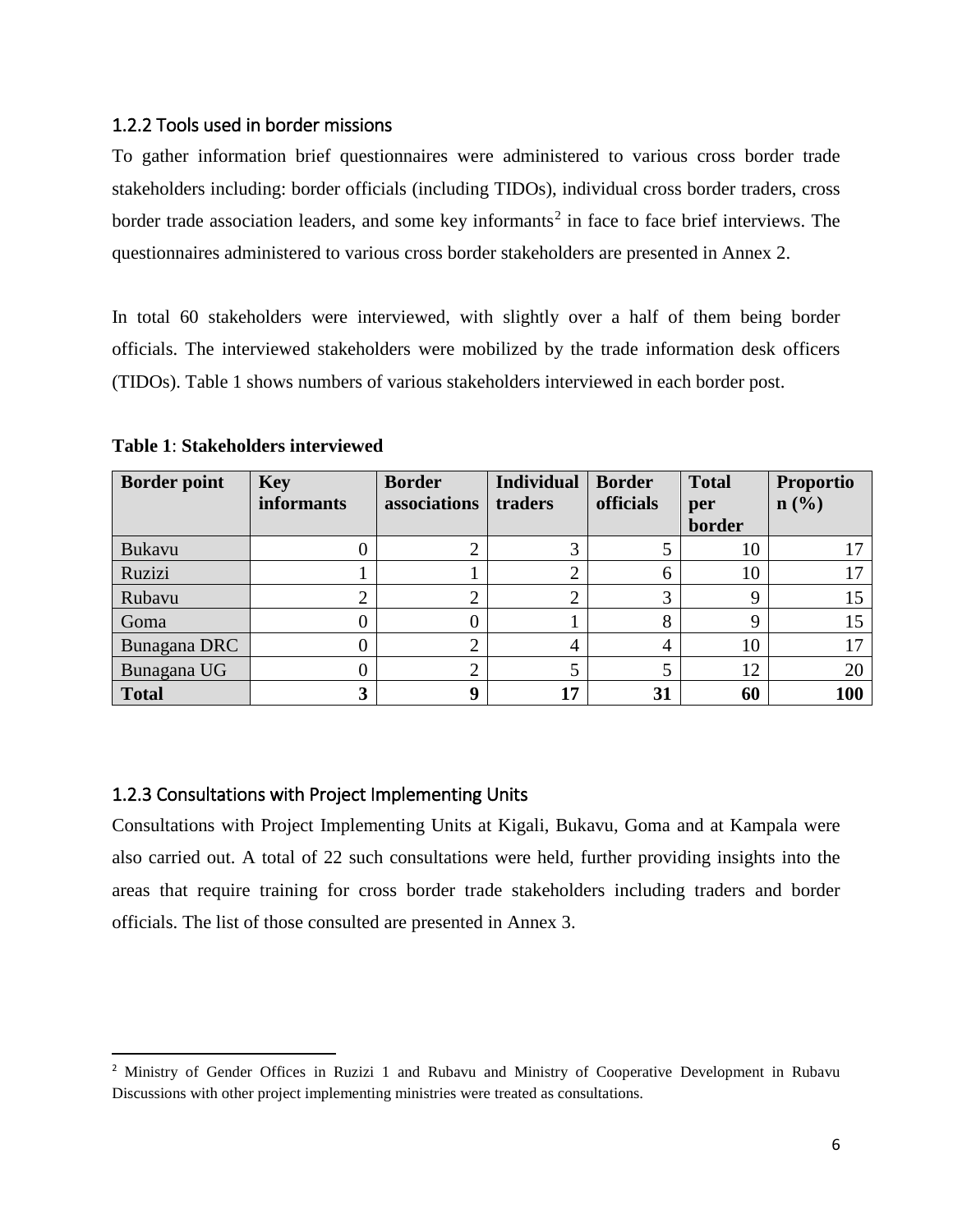#### <span id="page-7-0"></span>1.2.4 Oral testimonials

In addition to the interviews, the consultants had detailed discussions with a few selected individual traders, who provided their experiences in cross border trade over time in detail. A total of six (6) such oral testimonials were achieved.

#### <span id="page-7-1"></span>1. 2.5 Language

Interviews with border officials and consultations with project implementation units were carried out in English, although in some cases in DRC border sides, often translation was required. Interviews with traders were conducted in Kiswahili, although at some point, interpretations were required. The TIDOs and the regional programme coordinator provided most of interpretations, although services of an interpreter were enlisted in Ruzizi 1 and Bukavu borders.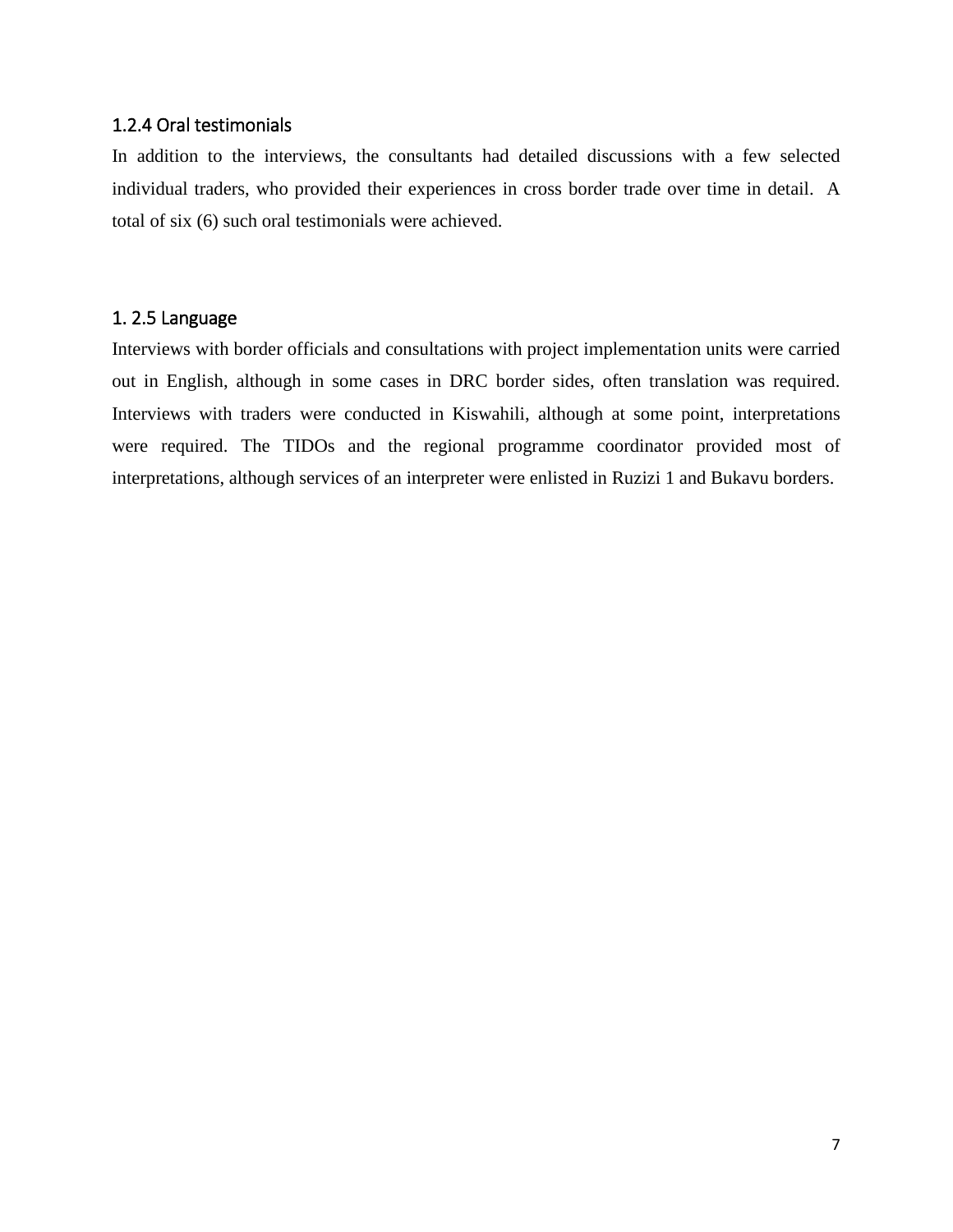# 2. Key Findings

### <span id="page-8-1"></span><span id="page-8-0"></span>**2.1 Ruzizi 1 (Rwanda) / Bukavu (DRC) border**

At this border point, the team of five consultants was split into two with one team remaining at Ruzizi 1 (Rwanda) while the second went to the Bukavu (DRC) side. The two teams made different observations and carried out consultations with various stakeholders. Their key findings and observations are presented below.

### **2.1.1 Activities at the border post**

There is a well-developed small scale cross border traders market in Ruzizi in Rwanda but none in Bukavu in DRC. The market in Ruzizi has a functional toilet and flowing water. The crossborder women traders from Rwanda complained of lack of proper market in Bukavu, and lack of sanitation (toilets) facilities. From our observation, approximately 90% of the traders are women and only 10% are men. Women carry their goods on their back and we observed a woman carrying a 90kg bag of goods (flour). On the other hand, men use handcarts or wheelbarrows to carry their luggage. The men have formed a transporters association to carry their luggage although women use this facility at a fee. However, the goods can only be transported from the market to the border since the vehicles or handcarts cannot be allowed to cross the border without a rigorous method of clearance through immigration and customs. This makes it very expensive for women traders since they have to hire some other form of transport to take their goods to DRC, so they would rather buy only those goods that they can carry on their backs or on their heads.

Most of the goods seemed to come from the Rwanda side, and these included: milk, maize and cassava flour, meat and mattresses.

### 2.2.2 Oral Testimony: A case of Corruption on the Ruzizi 1/ Bukavu Border

This case happened at [3](#page-8-2).14 pm on the  $6<sup>th</sup>$  of March 2018. It involves a Mr. Jean Rukundo<sup>3</sup> who is 50 years old from Rwanda. He has been working at the border for the last 10 years selling maize flour. He narrated to one of the consultants how a DRC border officer harassed him. This is his story.

<span id="page-8-2"></span><sup>&</sup>lt;sup>3</sup> Not real name for security purposes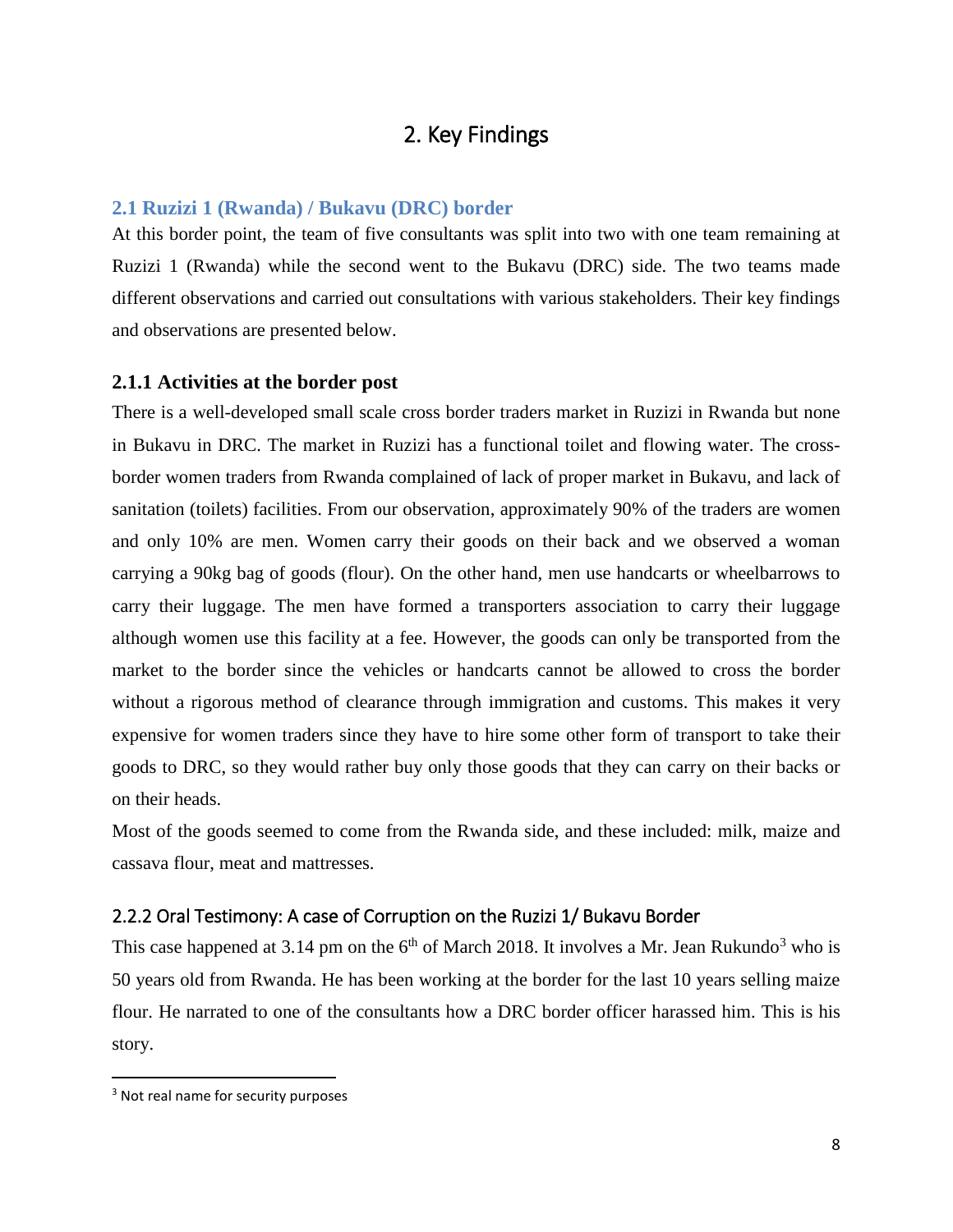I went to DRC with my friend to get money for goods that I had sold on credit to a Congoman. I was paid the money (8000) in US dollars. Out of this US\$4000 was in 100 dollars bills and the other US\$4000 was in smaller bills. I carried the US\$4000 in 100 dollars bills in my front trouser pockets. The other US\$4000 in smaller bills I gave it to my friend to carry it for me. He put the money in his trouser pockets and of course the pockets were bulging since these were many small bills.

On arriving at the border when coming back from DRC, I crossed the border first and waited for my friend who had been stopped by a border official in police uniform. He was asked what he was carrying in his pockets. My friend said that it was money he was carrying for a friend who had asked him to get it from a client in DRC and that he (my friend) was delivering it to him in Rwanda. The border official asked him how much it was and my friend gave the correct figure of US\$4000.

The border official requested that my friend enters the offices for the border official to count the money but since my friend knew that if he entered the office, the money would be taken away from him, he resisted and other traders waiting to be cleared insisted that my friend should not enter the office and a scuffle ensued between the traders and the border officials with a lot of noise, shoving and pushing.

I was watching this commotion from the Rwanda side of the border and when the border official took the money from my friend including his documents, I quickly crossed over to the DRC side to help my friend and to retrieve my money from the border official whom I told to give me back the money he had taken from my friend since it was my money. He refused and a scuffle ensued and I took the money by force but my friend was shoved into the border official's office. To help my friend get back his documents, I had to give the border official US\$10 after which my friend was allowed to cross into Rwanda.

From this experience, I now know that it is very risky to cross the border with money. This is beyond comprehension if border officials who are supposed to protect traders are the ones harassing them. COMESA needs to reign in on its member states since DRC is a member just like Rwanda.

## 2.2.3 Oral Testimony: A Case of harassment at Rusizi 1/ Bukavu

Triphosa is aged 49 years. She is a mother and a wife. She has been trading at the Rusizi / Bukavu for the last eight years. She trades in maize flour (Kawunga). She says that female traders have been undergoing harassment from the security officers at the Bukavu side.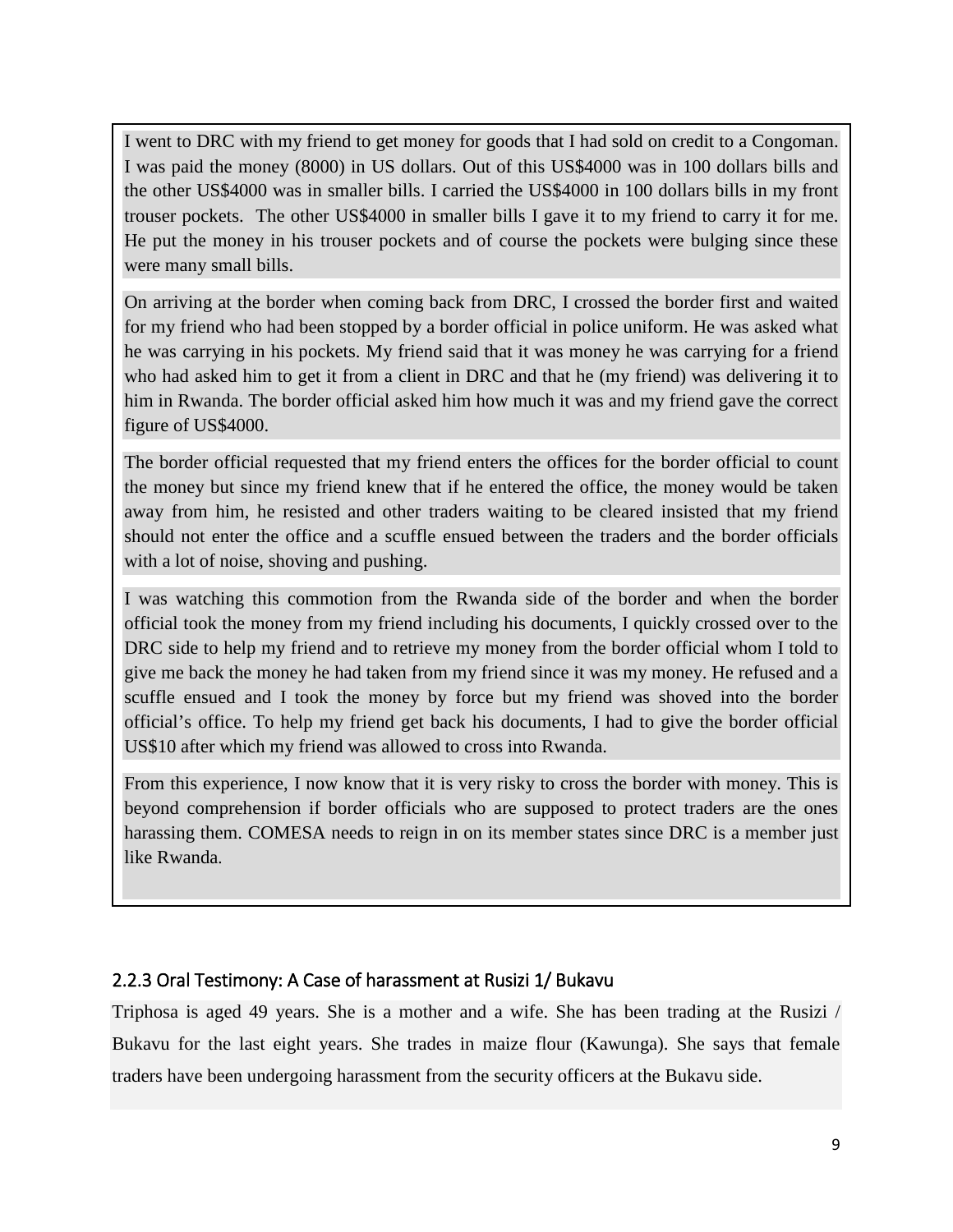She recalled an incident in February 2018 when she crossed the border to sell her merchandise at Bukavu. Her phone rang and then she removed it from her handbag to answer the call. One of the security officers who was close by called her and asked her to hand over the phone to him. She resisted and asked to be explained why she needed to hand over her phone to the police officer. The security officer arrested her and took the phone by force. Two of her friends informed cooperative leaders at Rusizi who came to negotiate for her release. The officer was not willing to release her. The cooperative leaders then involved the trader's association leaders of Bukavu. The security officer accepted to release her on condition that she paid a fine to get her phone back. She paid the amount demanded (no receipt was issued), she was released and the phone was returned to her.

She says that she did not trade on that day. She lost money in the form of cash, profits from trade and her time. She also felt embarrassed by the incident. She wishes that measures can be put in place to protect traders from harassment by the security officers at Bukavu border post.

#### 2.2.3 Observation at the Bukavu (DRC): Gender distinctions of work

Gender distinction of work was evident at the Bukavu side of the border:

- 1. Majority of the traders were women.
- 2. Men were only involved in some type of trade: changing money, brokers/ goods escorts or transporters of goods using carts.
- 3. Women carried their wares on their head or on the back, while men carried their goods using hand carts.

#### 2.2.4 Border procedure (from Rwanda to DRC- Ruzizi- Bukavu) at Bukavu side

STR was not being implemented on the side of the DRC, traders pay custom duties for which they are not issued with a receipt on the side of DRC. Additionally, the payments are not standardized and depend on the customs subjective evaluation, hence they are unpredictable. The official cross border procedure from Rusizi 1 to Bukavu, on the Bukavu side is summarized below.

1. Port health - no payment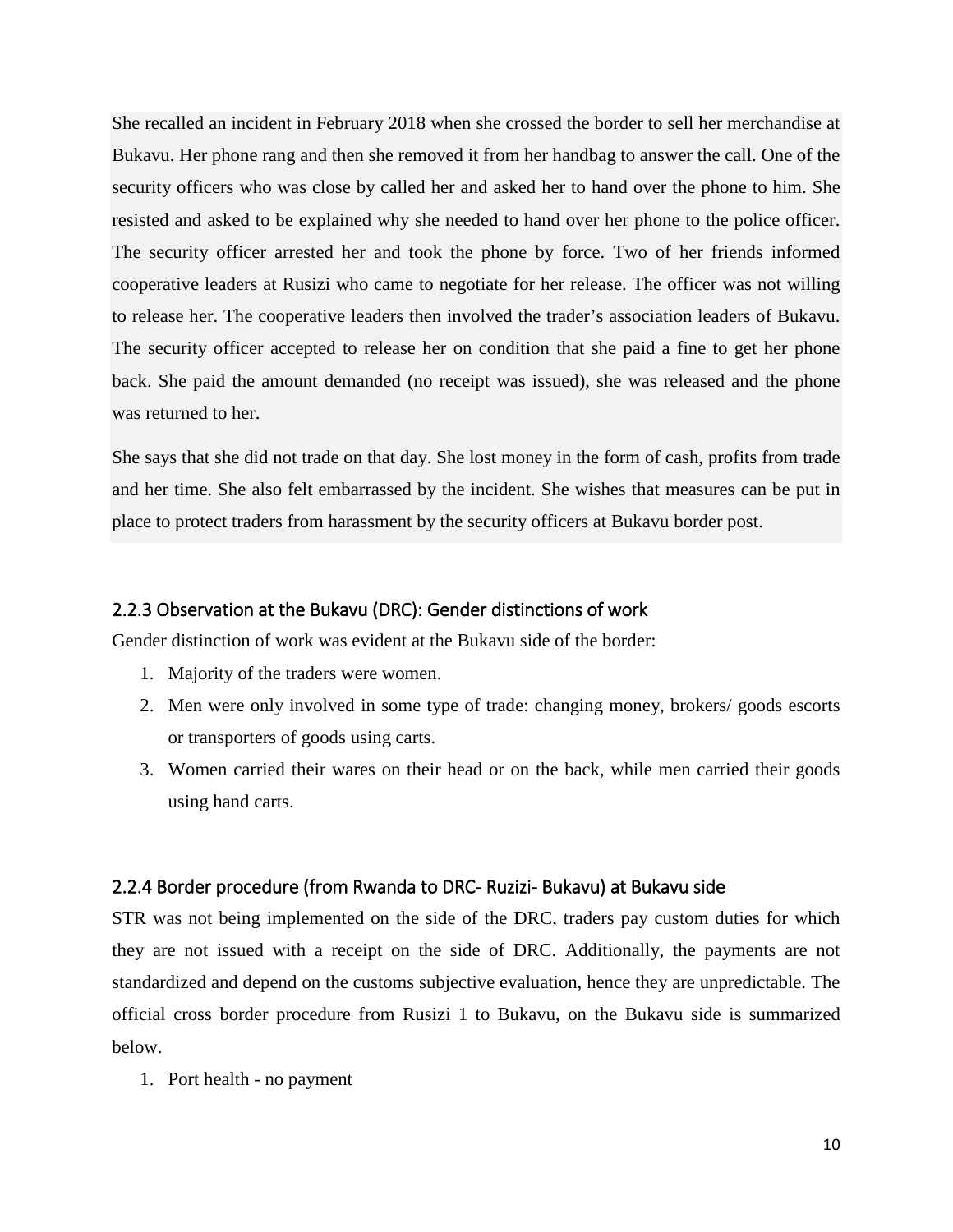- 2. Police post no payment
- 3. Hygiene payment (no receipt)
- 4. Immigrations no payment (although sometimes they have to pay)
- 5. Customs payment (no receipt)
- 6. Intermediaries who carry the goods for traders at the cross border– payment is made.

In addition, other payments are made to various officers after the official (legal) procedures are over. Others who demand payment are; presidential guards, justice service, intelligence officers, antifraud police and military officers, among other officers whose roles were not clear. All these separately demand to check goods and ask for payments. If a trader does not pay, the officers confiscate some of their goods, necessitating the traders to come back and make payments to have their goods back. Most of these officials were not in uniform. There were also many physically challenged people who were transporters of goods. These people are not stopped at the border and they easily aid traders' cross the border without the goods being inspected.

### 2.2.5 Oral testimony: Case for gender sensitive facilities at Bukavu

This account was given by Mpalurwa, a female cross border trader aged 32 years. I have been a trader for 8 years selling milk and cassava. I have suffered in the course of my trading. I normally get my products from Rwanda every morning in small quantities and sell in Bukavu region. What we (traders from DRC) pay in Rwanda is different from what the Rwandese pay. Rwanda treats traders from DRC differently from the way they treat Rwandan traders. At Bukavu side, I make many payments to various border officials that I can't account for because I don't get receipts. We (traders) keep on complaining about the many payments and harassments we get from people that are unidentifiable…many don't wear uniforms or even badges to identify themselves. One day I decided to argue with one security officer, he took away my milk and even when I reported to TIDO office I was not compensated. Sometimes we are locked in very small rooms especially when you refuse to pay some security officers. The small rooms have no toilets; even the border has no toilets. We have nowhere to dispose used sanitary pads. Some of us tie them and throw them in the bushes or behind houses. We, women, suffer more than men especially when the women security officers are not there. Men touch us everywhere pretending they are searching for illegal products. Gender awareness is lacking.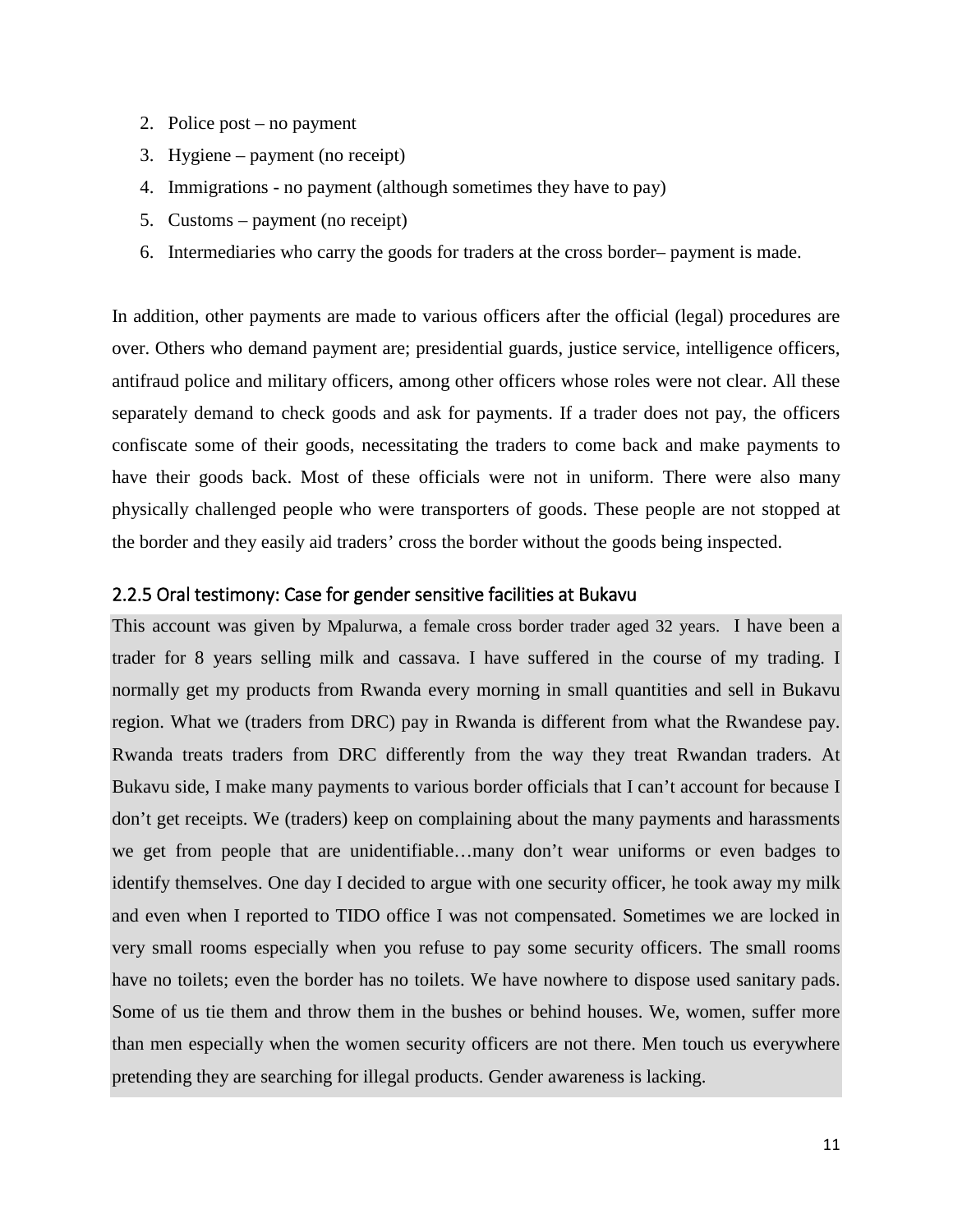#### 2.2.6 Oral Testimony: Importance of associations and experience with border harassment

This experience is provided by Mujawimana, a female cross border trader aged 49 years at Bukavu. She has been engaged in cross border trade for about 11 years. She trades in food products such as sorghum, beans, soya, maize flour and also cassava flour, which she sources from either Rwanda or DRC. She traded for 4 years without being a member of a cooperative. She did not then pay taxes and she avoided passing at the designated border points, but she often met with people such as police officers who confiscated her products. She later joined a cooperative in Rusizi but later, together with traders at Bukavu side formed an association, which is currently made up of 36 women and 1 man. Since joining the cooperative, she started crossing the border through the designated border point and paying taxes.

The main challenge is that she is never sure how much tax she is going to pay on DRC side, because the customs officers ask for tax based on their own judgment, and no receipt is given after payment. On the side of Rwanda, she always pays about RF 600, and she is issued with a receipt. The other challenge is that the Bukavu border is congested, and there are many other people (in addition to customs) asking for payments.

She observed that gender harassment was common when she used to pass through undesignated border points. Now that they pass through the proper border points, cases of gender harassment have reduced. She was emphatic that women are harassed because they do not want to make payments, further observing that even men who do not want to pay taxes are likewise harassed. To avoid being requested for payments by many other officers at the border, she observed that they pay police, who in turn escort them until they are out of the border area. She also regretted that the government of DRC is not implementing the STR. Sometimes, at the OCC (hygiene/ SPS office especially at Ruzizi 1, Rwanda side) their goods are rejected because of issues related to quality, and this forces them to return them back to the people who sold to them. For example, one time, her cassava flour was rejected in Rwanda because it had some 'black colour', she had to return it to DRC, where she exchanged it for other flour (which did not have black colour) and was accepted in Rwanda.

She also observed that police ask traders for their identification cards/ voter cards (the document they use to cross the border), then they ask them 'to buy water for them. If the traders do not give them money to buy water, sometimes the police hide the cards, and then claim that they crossed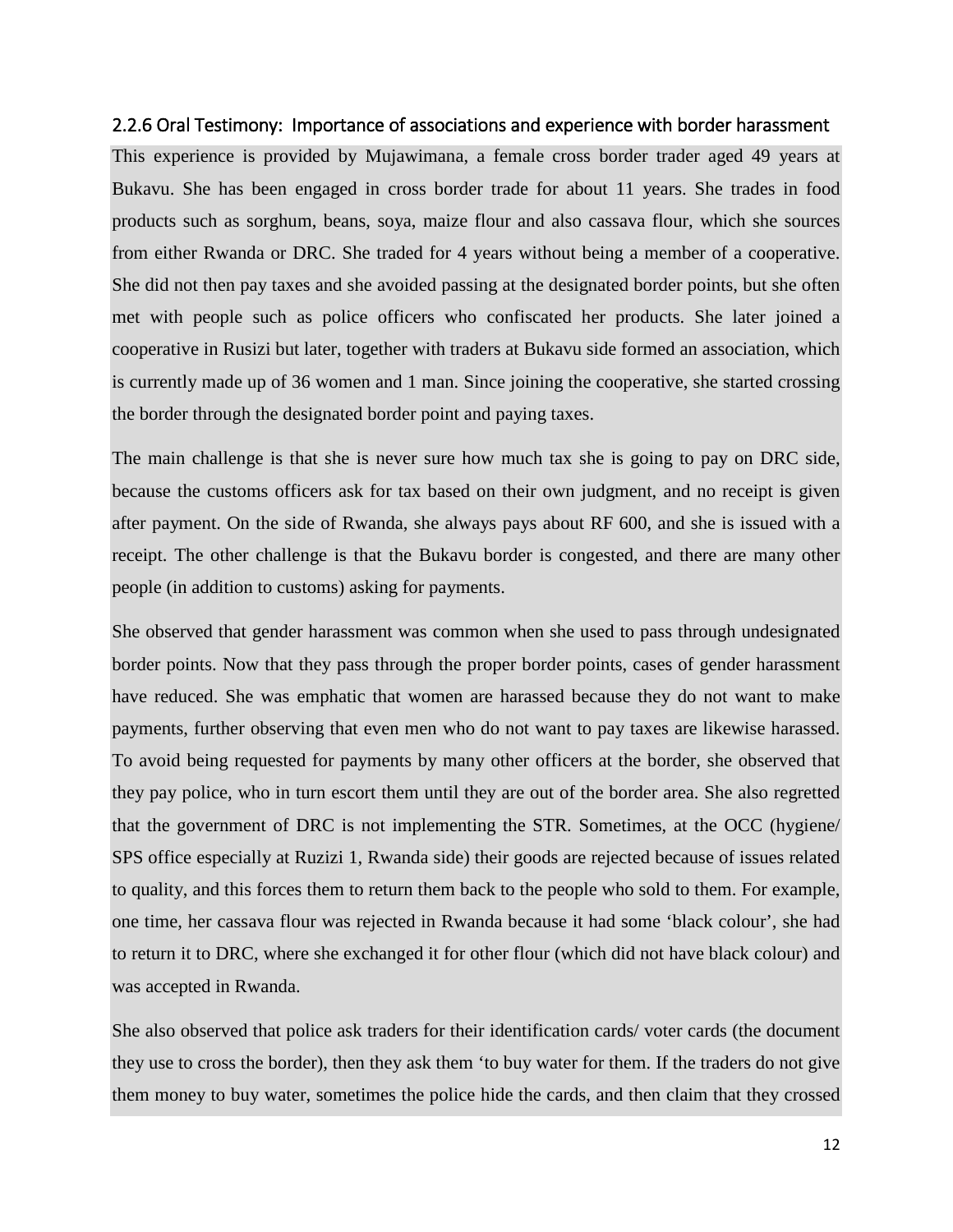the border without the cards, therefore one has to pay them so that they can be given the card back. One time when they did this, she reported to the COMESA TIDO who assisted her to get her card back.

She suggested that traders should be trained in the following areas: how to observe the law; how to do business and business management so that they can make money from their trade; the importance of belonging to an association; how to access credit and money management; about gender rights, trader's rights and government rights.

#### 2.2.7 Oral Testimony - A case of harassment at Bukavu

This experience is given by a woman, who gets milk from Rwanda and sells to customers in DRC. She is 45 years old and has been selling only milk for 17 years. "Through milk business all my children are grown up. Two are married and others not yet and I feed them through selling milk. I have no husband and my 13 children are fed, brought up and educated through this business".

Fresh milk is cheaper in Rwanda than processed milk so traders buy from Rwanda and sell it in DRC. Rwanda women traders sometimes bring the fresh milk directly to DRC and sell it directly to DRC traders at cheaper/ lower prices or at the same price implying that they don't make any profit. At the Bukavu border, she makes payments at the customs and hygiene (SPS) offices. She got her milk twice snatched from her and taken without return by Karagilo (standards people). She further observed that harassment is done even by women officers (border officers who are women) who pour down their milk and sometimes beat them up. She observed that the Rwanda side of the border is better since there is no harassment, and the charges at the Rwanda side of the border are fair and lower. "We pay to customs and hygiene without receipt on the DRC side of the border". But on the Rwanda side they give us receipts.

#### <span id="page-13-0"></span>**2.3 Ruvabu (Rwanda)/ Goma (DRC)**

#### 2.3.1 Observation: Rubavu / Goma border

There are two border posts here: the small and the big border posts. On the side of Goma, there is no electricity to automate immigration services on the big border while on the small border there is limited infrastructure (e.g. no toilets). The GLTFP is in the process of constructing some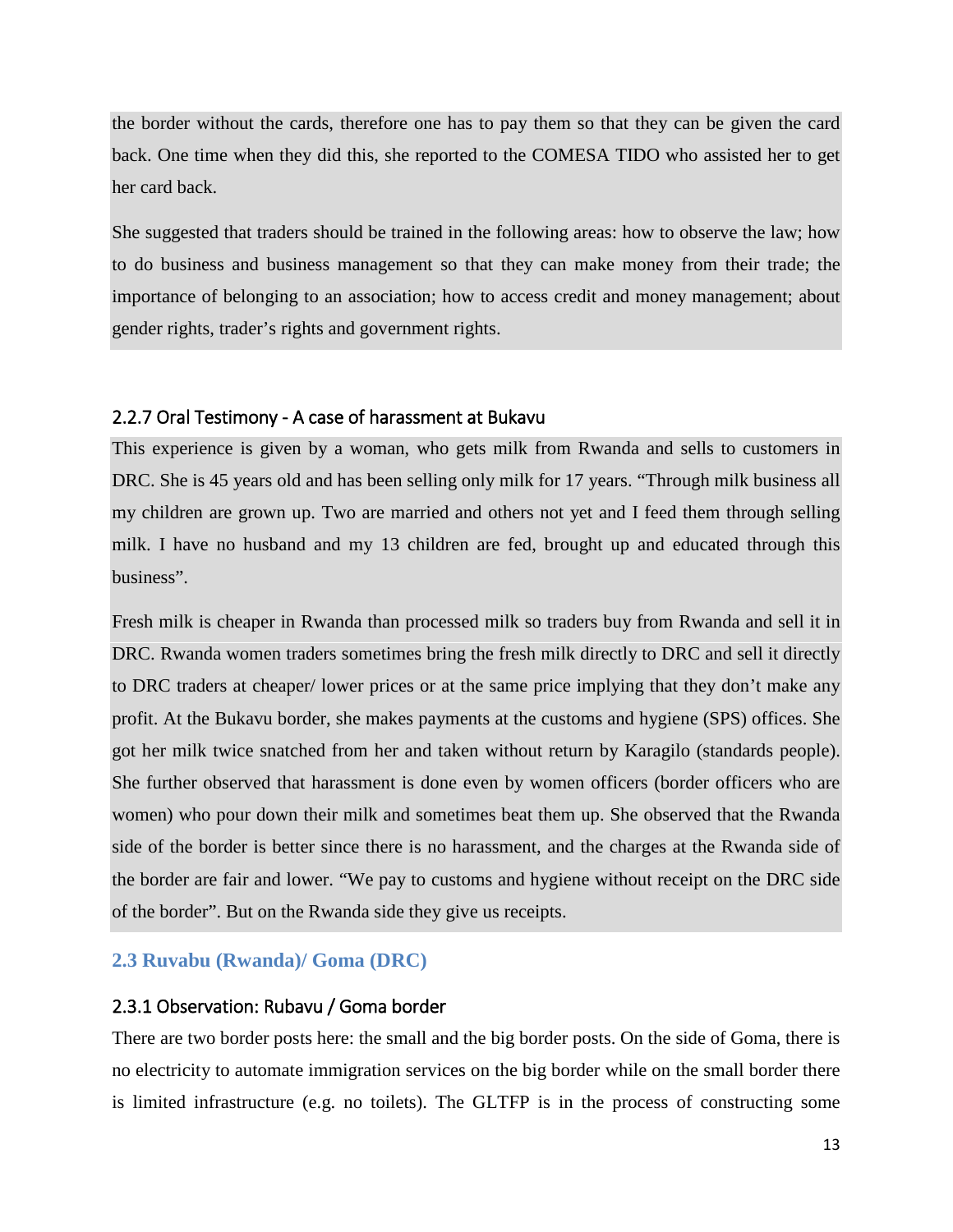temporary offices. The project has also constructed toilets, which will be in use when the temporary offices are put to use.

#### 2.3.2 An experience of extortion by border officials

We experienced this kind of extortion on the  $8<sup>th</sup>$  of March 2018 when crossing from Rubavu border crossing on the Rwanda side to GOMA border on the DRC side. After clearing with immigration at the Goma border, we had to buy soda (US\$10) for the police officers (who were women) to allow us to cross the border even after we had been cleared by immigration. Thereafter, we had to give some US\$5 to another female police officer some 20 meters from here since according to her; we had to contribute to the International Women's Day celebrations.

### 2.3.3 Observation 1- Goma border

Although a new temporary border post is being constructed, there seems to be total confusion at the border. We witnessed first-hand a security officer offload a twenty- litre jerry can of palm oil that a trader had brought from the Rwanda side to sell in DRC. The man, who was not in uniform, took the jerry can to his office. Afterwards, when one of the consultants entered the office for an interview, they found the jerry cans of palm oil, 6 (50 kg) bags of wheat and maize flours among other goods confiscated from the traders. We also met a pregnant woman who was crying and said a policeman had beaten her with a stick apparently because she did not have much that the police man could confiscate apart from her one jerry can of juice which he took anyway. Her face was all red and puffy from crying. The woman informed Mr. Serge (Regional GLTFP), who immediately followed up the issue with the police officer, but unfortunately could not retrieve the juice.

From our observations, 90% of the cross-border traders at the Rubavu/ Goma small border are women and people with disability (PWDs). The PWDs are allowed to pass with their goods on wheel chairs without being checked.

The customs officers operate from a container which is quite hot and humid and 70% of the time, they come out of these containers and stand outside just observing the traders passing. Fights seem to be common among the traders themselves and between traders and border officers, mainly the police.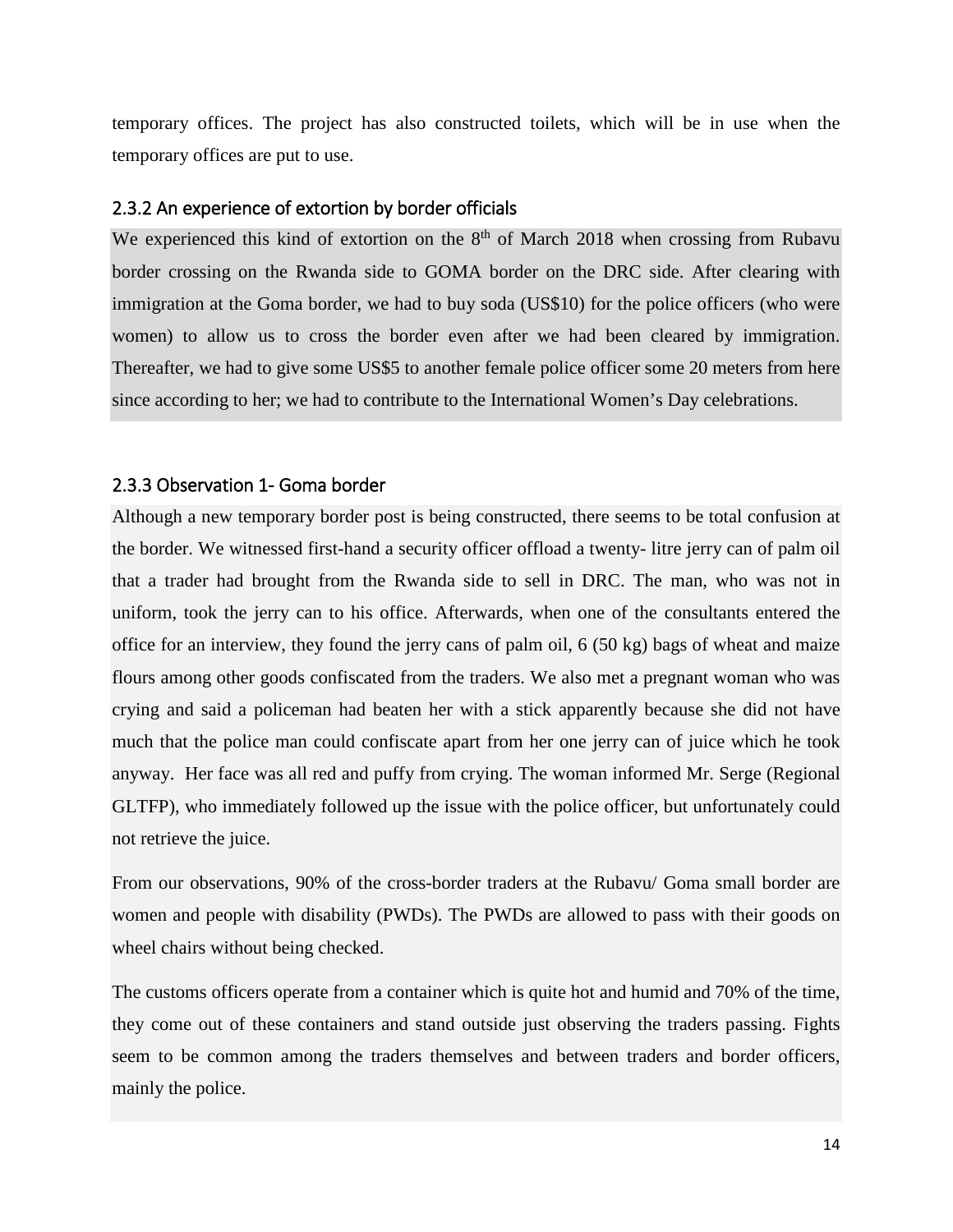We observed a woman trader beating up a man (a trader too) and other traders stood as observers even when the man was already on the ground. Other women came to help the woman beating up the man implying that men also suffer gender violence.

There are no operational toilet facilities in this border post and the place is totally unhygienic. Young men earn their living pushing the wheel chairs of the disabled as the road is very rough for a wheelchair to pass on its own without being pushed. In the customs office, the place was full of sacks of flour confiscated from the traders. Women hide goods around their torsos and tie a lesso<sup>[4](#page-15-0)</sup> below and up making them look pregnant. In the human and animal health offices, there were chicken that had been confiscated from the traders. We observed meat products (liver, offals and red meat) being carried uncovered in baskets by the women traders while others were selling the meat products along the street without any considerations for health implications.

The Customs office was full of sacks of wheat flour and jerrycans of palm oil. In one office there were two chickens kept under the table. We did not see any single female police officer at the Goma small border. Male police officers searched female traders. We also witnessed sacks of maize flour, being passed across the fence on the side from Rwanda to DRC. They were hurriedly carried away, and a military officer was keeping watch over them until they were all carried away.

#### 2.3.4 Oral Testimony: Case of Lack of Gender Awareness in GOMA/Rubavu border

This is a story of female cross border trader in the GOMA/Rubavu border post.

My name is Rukia Banganya and I am 35 years old. I have been doing cross border trade for the last 5 years. I sell rice, oil and flour. I cross the border from DRC to Rwanda to buy goods to sell to DRC. Sometimes I am arrested and other times my goods are confiscated and I have even been physically abused. There are times the border offices take my goods to the warehouse and I have had to pay all the customs duty. I am not aware of STR and therefore I trade in the goods which according to some custom officers, I am supposed to pay duty. I seriously need to be trained in order to identify those goods that I should not pay duty and those that I should pay.

<span id="page-15-0"></span><sup>&</sup>lt;sup>4</sup> A piece of cloth (scarf) normally tied around the waist by women when working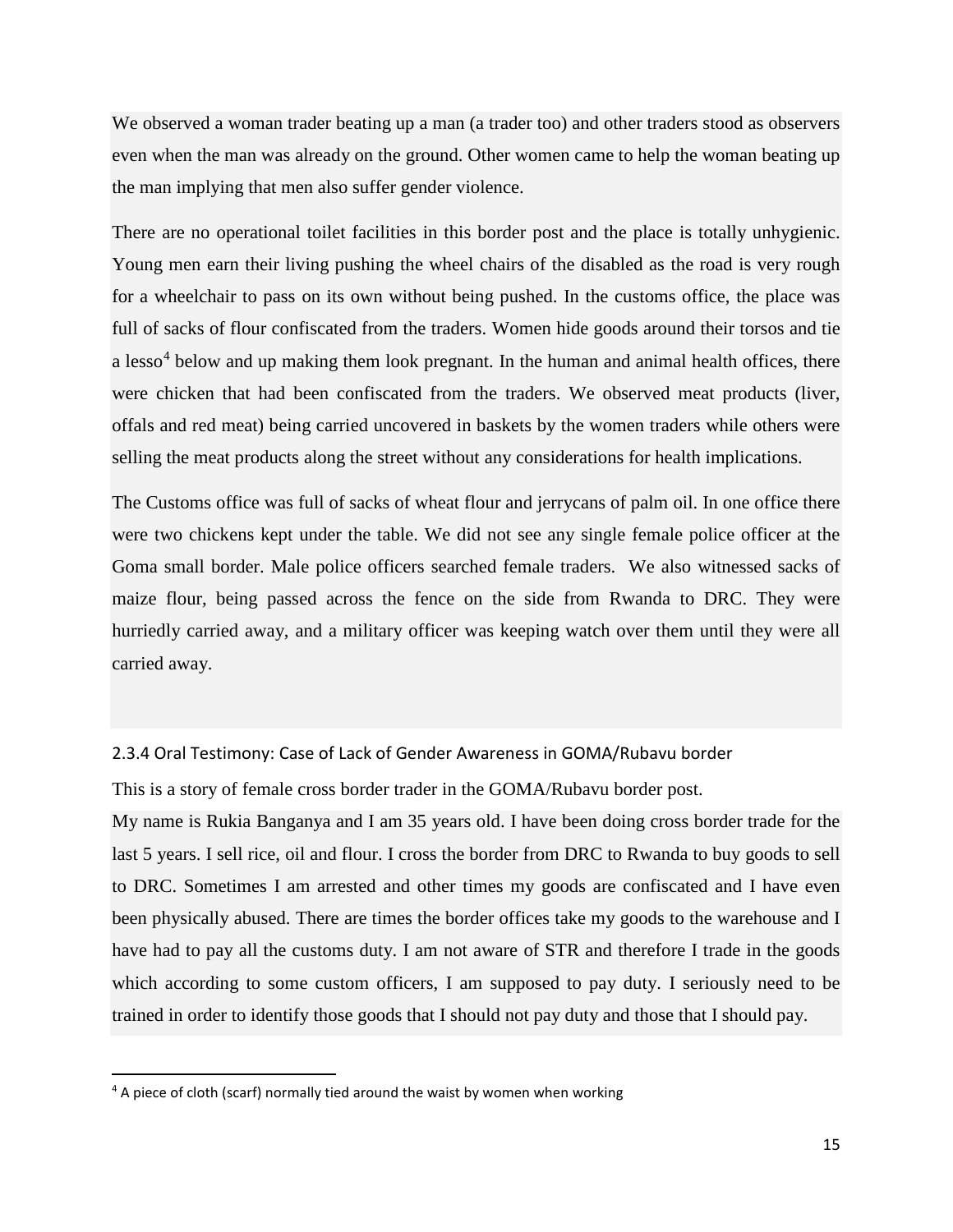The border police usually check us female traders and this is done either by both male and female police officers. The male officers touch us inappropriately.

Whenever we are arrested, we have to pay some money to the police officer to be allowed to pass and there is no receipt for it. After this, we have to pay all the police officers who station themselves at different points along the border.

I would very much like to be trained on my rights and obligations when crossing the border. I don't think the border officers are trained on what exactly they are supposed to do because they behave like criminals.

# 2.3.5 A case of reducing reproductive roles' burden and use of children in cross border trade in Rubavu

This information was provided by the Gender and family promotion officer, Rubavu district. The Gender Division deals with family issues including children involvement in cross border trade e.g. as good carriers. They also address street children related issues. Their beginning point is to find out where the children are coming from and why; whether or not there are family issues, and whether the issue is with the parents or the children themselves. Some traders use children to carry luggage across the border, as a way of evading harassment by border officials as they believe children are not harassed.

The aim of the Gender Division is to reduce involvement of children in ferrying luggage across the border as well as stop children from roaming at the border. To achieve this, they have a holding place or space (day care centre) for mothers doing business across the border. They feed the children and also talk to the mothers about balancing trade and child responsibilities.

# <span id="page-16-0"></span>2.4 Bunagana (Uganda/Bunagana (DRC) Border Post

# 2.4.1 Observation 1: General border activities

The border was not busy due to internal conflicts at DRC, and also as explained by traders, DRC had banned imports of soda and beer from Uganda (the main imports by DRC from this border). Uganda had banned imports of rice and sugar from DRC. At this border, women are the ones who worked as transporters unlike the other two borders.

We saw a refugee camp on the Uganda side for the people fleeing conflict at DRC Congo. We also witnessed a lorry full of cement being offloaded at the Uganda side so that products can be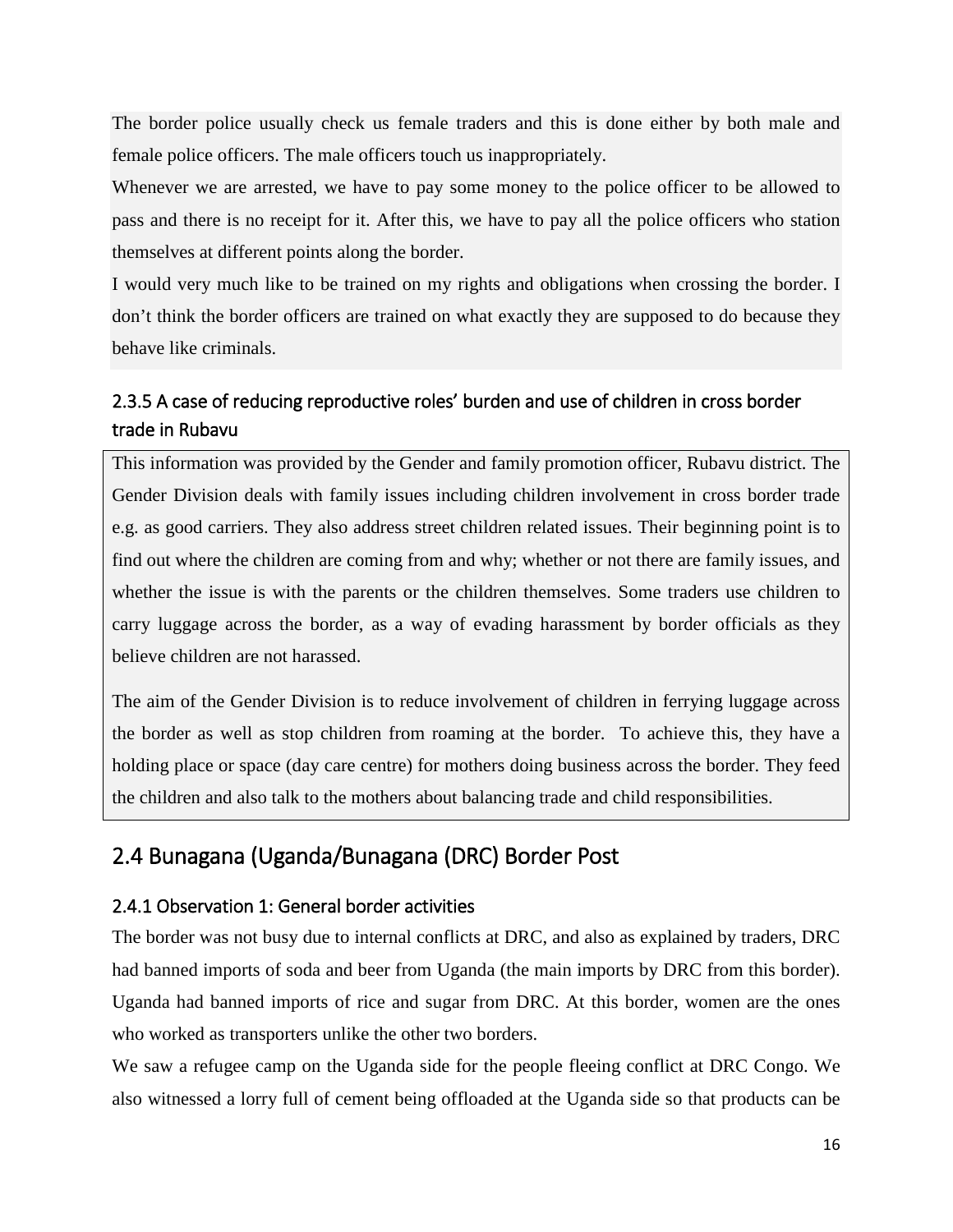carried in small quantities for fear of being kidnapped by the Congo militia, and also transported as small quantities so as to avoid payments of duties. There was a heavy presence of armed military officers at the border.

During the interviews with the police officer on Uganda side, the officer commanding station (OCS) brought a young man whose goods from DRC had been confiscated (he said the young man had been robbed of his goods by the militia). The police officer had to go with the young man to follow up on his merchandise.

Traders interviewed observed that on the side of DRC, gender and sexual harassment was common especially as many goods whose trade had been banned were being smuggled through undesignated border points, and also because many women transporters sought favours from the militia to pass the goods, who in turn took advantage of them.

We also observed that there is no power on both sides of the border although according to the TIDOs, they use solar which is seasonal. There are also no toilets for both traders and TIDOs. Traders intimated that the police officers use no man's land to solicit for bribes from traders. Some times when borders close at six O'clock, traders including women traders have to spend the night at no man's land, sleeping in the open, further making them vulnerable to sexual harassment.

# <span id="page-17-0"></span>3. Areas for training identified

The stakeholders interviewed or consulted affirmed the need for cross border traders and border officials training in various areas as discussed below.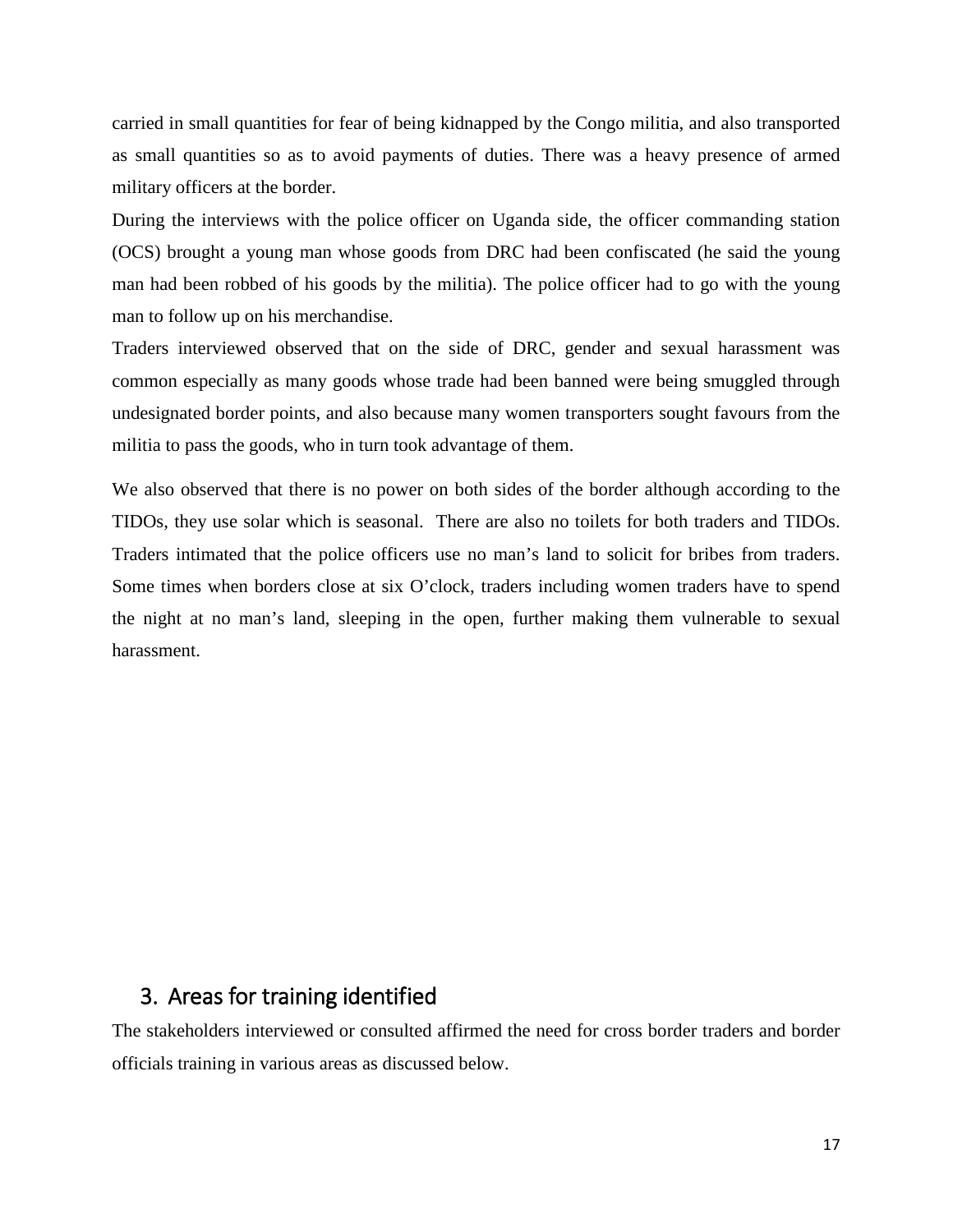### <span id="page-18-0"></span>**3.1 Areas for training identified by border officials**

A total of 31 border officials were interviewed with majority 23 (or 74 percent) of them being male. 78 percent of these border officials were of ages between 31 and 50 years. Only 3 border officials were at the age bracket of 20-30, with those whose age was more than 50 being only 2 (6%). The border officials included the following police, customs, immigration, standards, sanitary and phytosanitary officers and the Trade Information Desk Officers.

Border officials were asked whether they had been trained before on the five areas of the training manuals, and whether they knew whether traders had been trained on the same areas. 26 (84 percent) of these border officials said that border officials had been trained in some of the areas while 17 (55 percent) of them knew cross border traders had been trained in same areas. Table 2 summarizes these responses.

|                                         | <b>Border officials</b>        |                          |       |    |  |
|-----------------------------------------|--------------------------------|--------------------------|-------|----|--|
|                                         | <b>Have</b><br>been<br>trained | <b>Proportion</b><br>(%) |       |    |  |
| Training has been done on               | (No.)                          |                          | (No.) |    |  |
| <b>Utilization of STR</b>               | 21                             | 81                       | 15    | 88 |  |
| <b>Customer</b> care                    | 15                             | 58                       | 5     | 29 |  |
| <b>Conflict and Conflict resolution</b> | 13                             | 50                       | 5     | 29 |  |
| <b>Minimum standards of treatment</b>   |                                |                          |       |    |  |
| regulations                             | 20                             | 77                       | 13    | 76 |  |
| Leadership & governance                 | 11                             | 42                       | 4     | 24 |  |
| <b>Gender awareness</b>                 | 19                             | 73                       | 10    | 59 |  |
| <b>Prevention of sexual harassment</b>  | 10                             | 38                       | 4     | 24 |  |
| <b>Reporting of GBV</b>                 | 8                              | 31                       | 3     | 18 |  |
| <b>Total</b>                            | 100<br>17<br>100<br>26         |                          |       |    |  |

<span id="page-18-1"></span>**Table 2: Border official's response as to whether they had been trained** 

For both the border officials and the traders, most of the training had been done on STR, regulations on minimum standards of treatment for the small-scale traders and on gender awareness. However, few have been trained on prevention and reporting of gender harassment and gender-based violations.

Border officials observed that the trainings are mainly delivered by COMESA (including TIDOs), Ministry of Trade and by NGOs (particularly Alert International, women groups and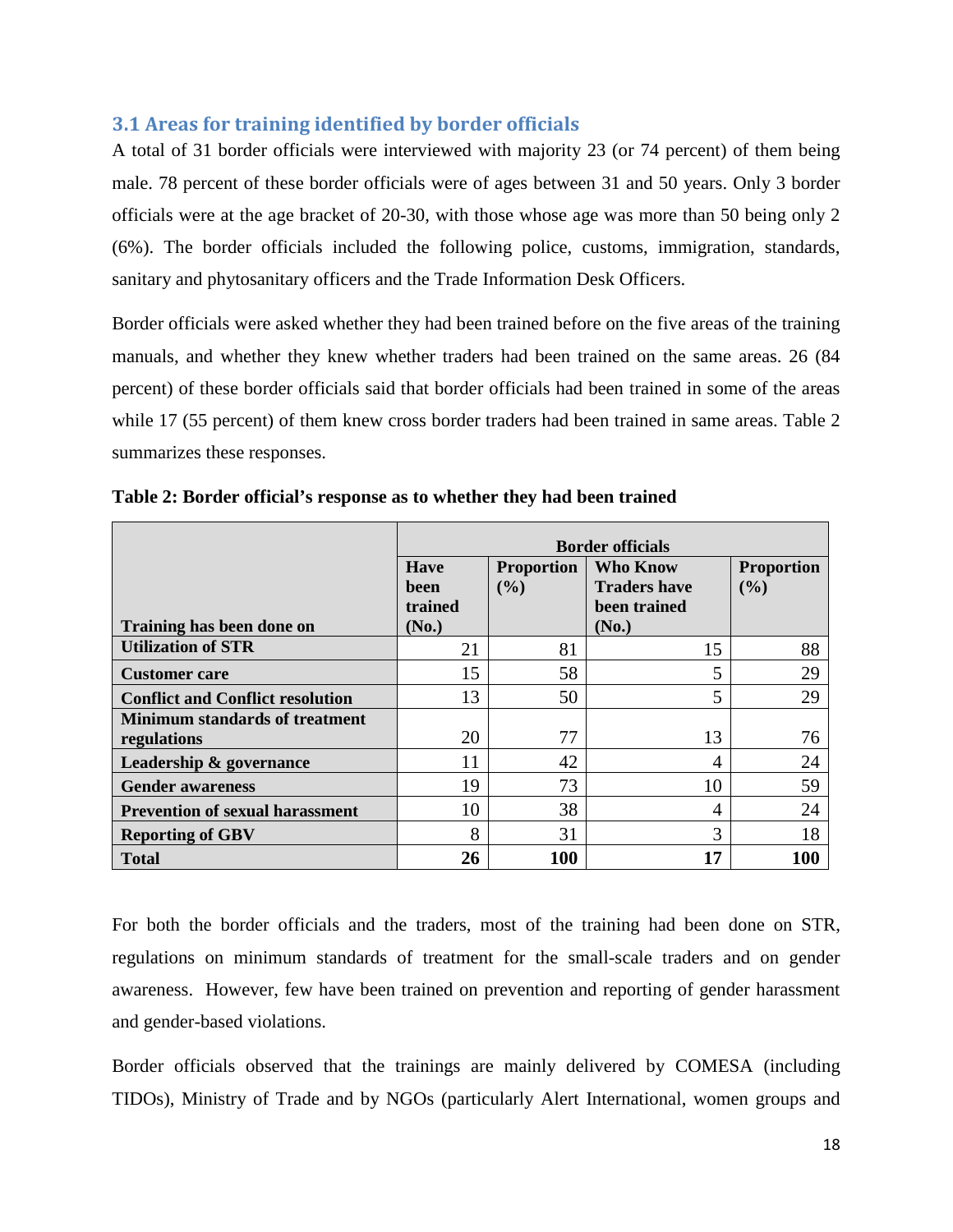faith-based organizations). For most of the cases, the border officials observed that they had been trained together with traders.

Over 90 percent of the border officials responded that the trainings were not sufficient for a variety of reasons as shown in Table 3, with the short duration and frequency of trainings being the main area of inadequacy identified by the border officials.

<span id="page-19-0"></span>**Table 3: Why past trainings for border officials are insufficient**

| <b>Training inadequacy</b>           | No. of border officials Proportion |                 |
|--------------------------------------|------------------------------------|-----------------|
|                                      | responding                         | $\mathcal{O}_0$ |
| Short time                           | 13                                 |                 |
| Training is not frequent             |                                    | 33              |
| Coverage area is limited             |                                    |                 |
| Training documents were not provided |                                    |                 |
| Language barrier                     |                                    |                 |
| <b>Total</b>                         | 25                                 |                 |

Border officials recommended that further training for both border officials and cross border traders should target the following areas:

- i. Utilization of STR
- ii. Customer care
- iii. Conflict and Conflict resolution
- iv. Minimum standards of treatment regulations
- v. Leadership & governance
- vi. Gender awareness
- vii. Prevention of sexual harassment
- viii. Reporting of GBV
- ix. Other areas including: tax declaration procedures and calculations; roles and obligations of the border officials and the cross-border traders, health and importance of SPS requirements. Specifically, for cross border traders, border officials suggested that they should be trained on cross border documentation, marketing strategies, financial management and the need to belong to cooperatives or associations.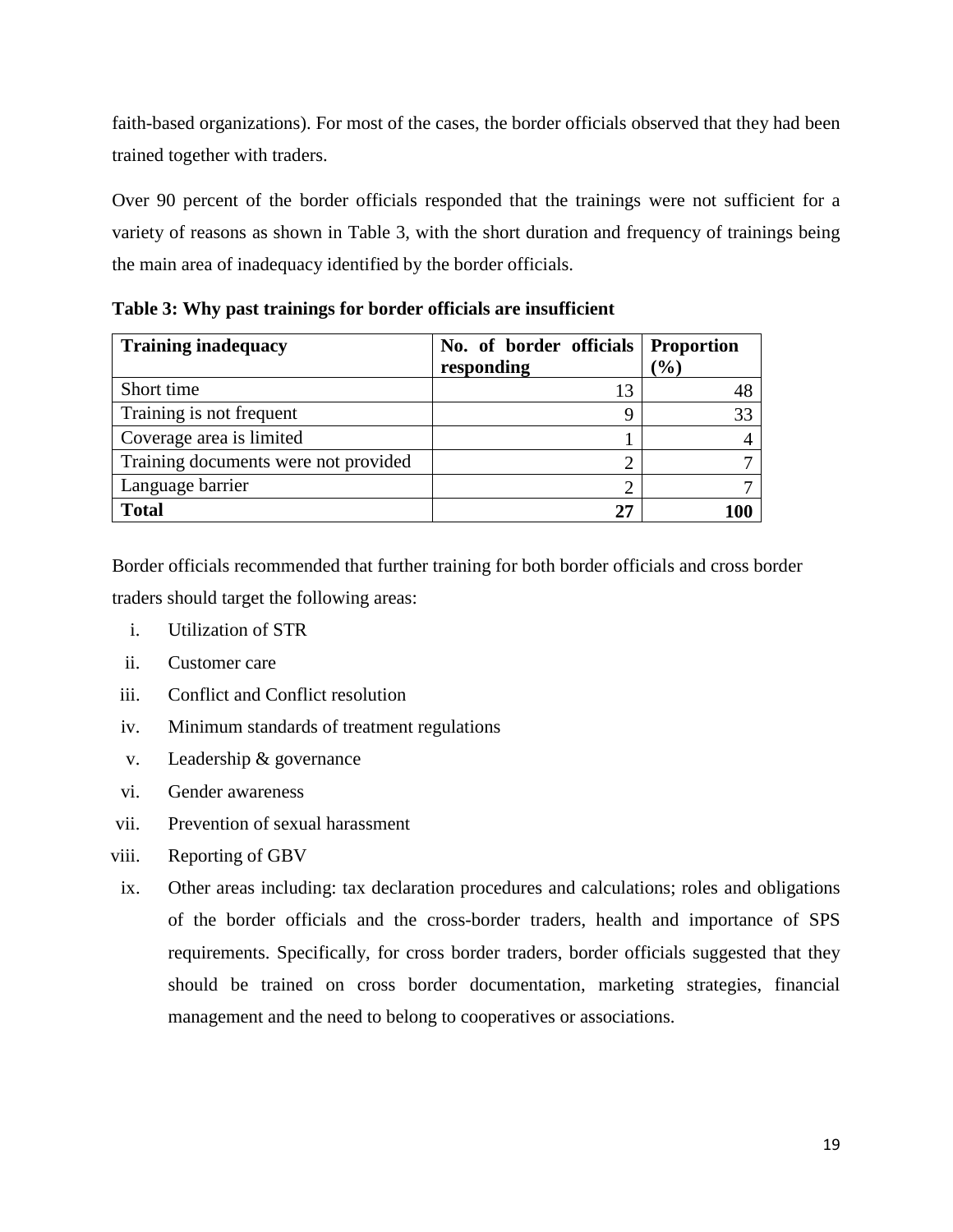## <span id="page-20-0"></span>**3.2 Training areas identified by cross border traders**

A total of 17 cross border traders in various borders visited were interviewed as summarized in Table 4. Of these, 29 percent were from Bunagana (UG) and 24 percent from Bunagana (DRC) while 18 percent were from Bukavu and an equal proportion (12 percent were from Ruzizi and Rubavu respectively. The interviewed traders were randomly mobilized by the TIDOs. Majority of the traders were interviewed at Bunagana border. 12 of the 17 traders interviewed (71percent) were female traders. The average age of the interviewed traders was 41 years, with 9 (53 percent) being of ages between 31 and 50 years, while those between 20 and 31; and those above 50 years old were respectively were 4 (24 percent).

| <b>Border points</b> | <b>Number of Interviews</b> | Proportion $(\% )$ |
|----------------------|-----------------------------|--------------------|
| Bukavu               |                             | 18                 |
| Ruzizi               |                             | 12                 |
| Rubavu               |                             | 12                 |
| Goma                 |                             | 6                  |
| Bunagana DRC         |                             | 24                 |
| Bunagana UG          |                             | 29                 |
| <b>Total</b>         |                             | 100                |

<span id="page-20-1"></span>**Table 4: Individual Traders Interviewed in various border posts visited**

When asked if they had been trained on various areas related to the manuals being developed, the traders' responses were as shown in Table 5.

<span id="page-20-2"></span>**Table 5: Trader responses on areas trained on**

| Areas trained on                           | <b>Number</b> | <b>Proportion</b> $(\% )$ |
|--------------------------------------------|---------------|---------------------------|
| Utilization of STR                         |               |                           |
| Customer care                              | h             | 35                        |
| Conflict and Conflict resolution           |               | 29                        |
| Minimum standards of treatment regulations | 10            |                           |
| Corruption & Bribery                       | 8             | 47                        |
| Differential Treatment between Men & Women | 8             |                           |
| Prevention of sexual harassment            |               | 29                        |
| Reporting of GBV                           |               | 29                        |
| <b>Total</b>                               | 17            |                           |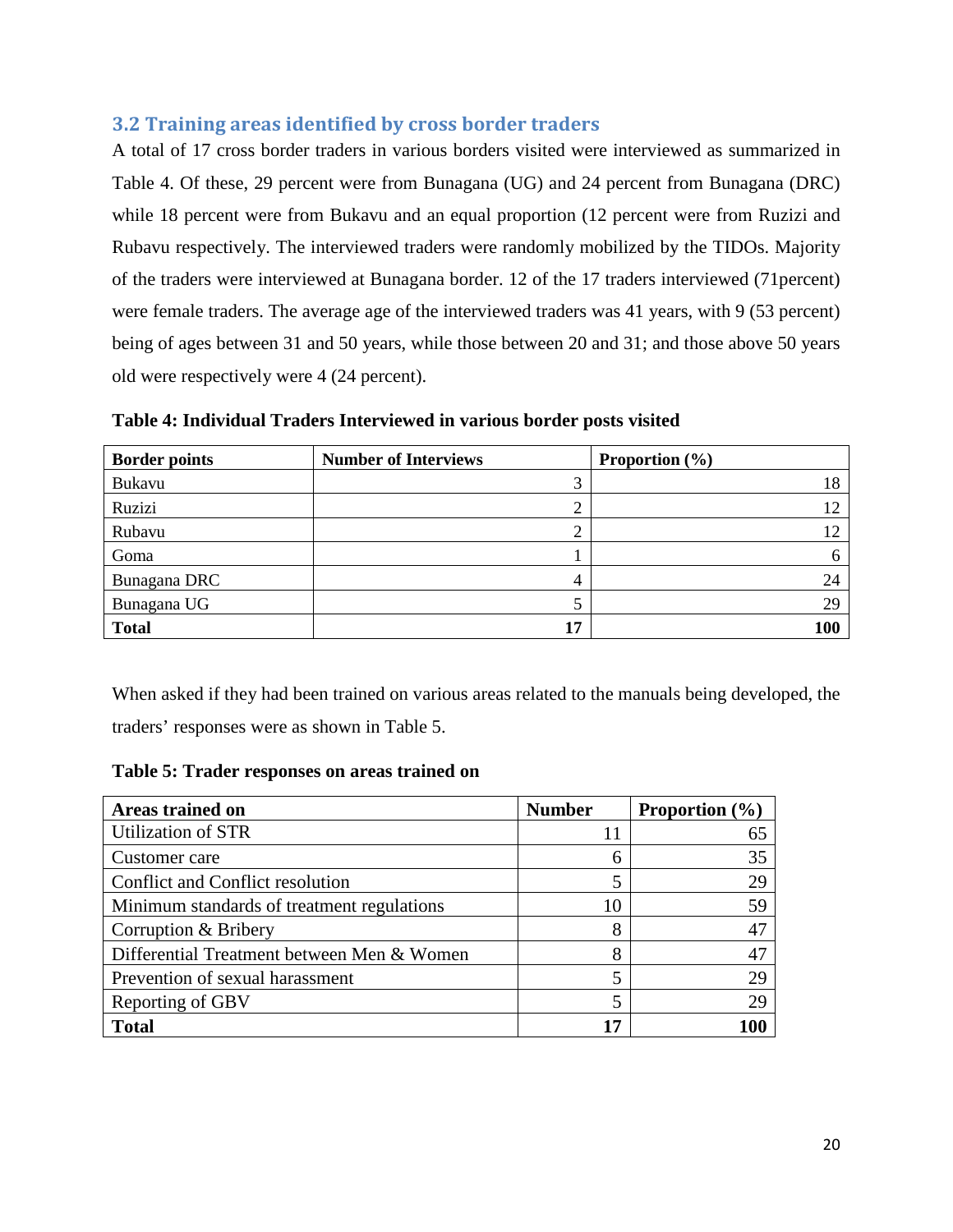From responses in Table 5, majority of the traders had been trained on utilization of STR (65percent) and minimum standards of treatment regulations (59 percent). The least trained areas were prevention of sexual harassment, reporting of GBV and conflict and conflict resolution areas.

The traders further indicated that majority of the trainings had been delivered by COMESA (41percent) followed by Ministry of Trade (24percent) and International Alert (15percent), respectively. Other trainers included NGOs (including women groups and faith- based organizations) and international organizations.

On the question of whether or not the traders consider the trainings sufficient, 92percent of them reported that they were insufficient. The insufficiency areas as identified by the traders are shown in Table 6.

| Why trainings are not sufficient | <b>Number of respondents</b> | <b>Proportion</b> $(\% )$ |
|----------------------------------|------------------------------|---------------------------|
| Short time                       |                              |                           |
| Training frequency is limited    |                              |                           |
| Few border issues are covered    |                              |                           |
| Training materials not provided  |                              |                           |
| Language barrier                 |                              |                           |
| <b>Total</b>                     | 18                           |                           |

<span id="page-21-0"></span>**Table 6 Why cross border traders' trainings are insufficient**

The main reasons past trainings had been insufficient is because the trainings are not frequently done and that trainings cover many issues within a short period of time so that at the end of the day, the trainings would be like sensitization workshops. Lack of documents or materials for further reference was also cited as an area of insufficiency, while others observed that even when documents for further reference are provided, language becomes a barrier. With respect to this, traders requested that training materials be availed to them in Kinyarwanda (for Rwanda) and in Kiswahili (for the DRC traders).

Traders were asked to indicate areas they would like to be trained on. Their responses are presented in Table 7.

### <span id="page-21-1"></span>**Table 7: Trader response on areas they would like to be trained on**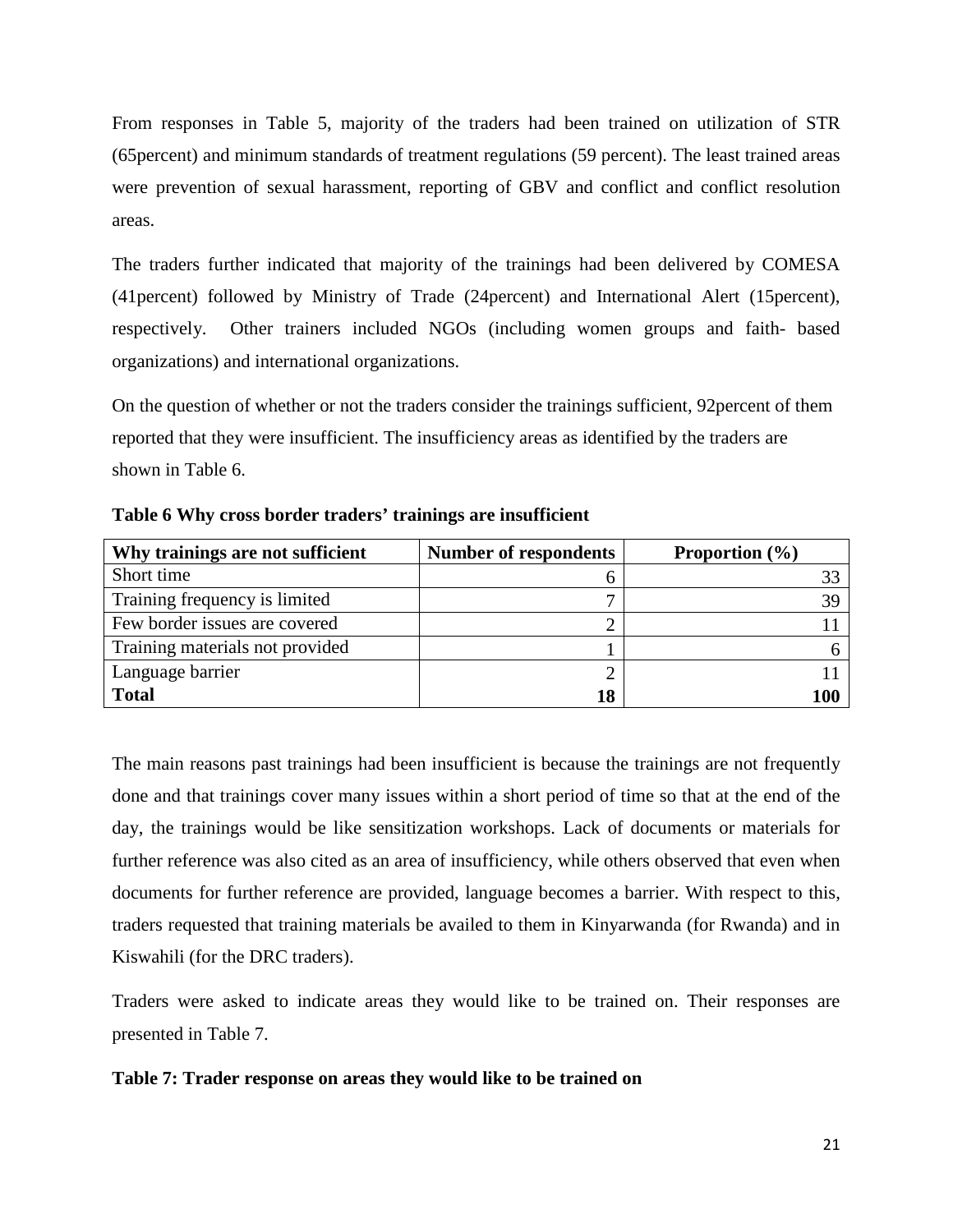|                                            | <b>Number of traders</b> | <b>Proportion of</b> |
|--------------------------------------------|--------------------------|----------------------|
| Area to be trained on                      | responding               | Traders $(\% )$      |
| Utilization of STR                         | 11                       | 65                   |
| Customer care                              | 11                       | 65                   |
| Conflict and Conflict resolution           | 10                       | 59                   |
| Minimum standards of treatment regulations | 12                       | 71                   |
| Corruption & Bribery                       | 9                        | 52                   |
| Differential Treatment between Men & Women | 9                        | 52                   |
| Prevention of sexual harassment            | 11                       | 67                   |
| Reporting of GBV                           | 11                       | 65                   |
| Others                                     |                          | 29                   |

Majority of the traders indicated they would like to be trained on minimum standards of treatment for the small-scale traders. In addition, they would like to be trained in other areas including: their rights and obligations, where and how to get financial credit, business and financial management, how to live in peace and how to manage trader associations or cooperatives.

In addition, traders suggested that border officers need to be trained on utilization of STR, customer care; conflict and conflict resolution; regulations on minimum standards of treatment for the small-scale traders; leadership and governance; gender awareness; prevention of sexual harassment and reporting of gender-based violence.

Traders were further asked to indicate the challenges they face in their cross-border trade. The challenges identified are presented in Table 8.

<span id="page-22-0"></span>**Table 8: Challenges faced by small scale traders**

| <b>Challenge</b>                   | No. of traders responding | <b>Proportion</b> $(\%)$ |
|------------------------------------|---------------------------|--------------------------|
| Corruption                         | 13                        | 76                       |
| Harassment by border officers      | ⇁                         | 4                        |
| Insecurity                         | 6                         | 35                       |
| Lack of toilets or poor sanitation |                           | 29                       |
| Multiple payments                  |                           | 29                       |
| <b>Confiscation of Goods</b>       | 4                         | 24                       |
| No receipts after payments         | 4                         | 24                       |
| Inconsistent charges by customs    | 4                         | 24                       |
| Banning of trade in some products  | 3                         | 18                       |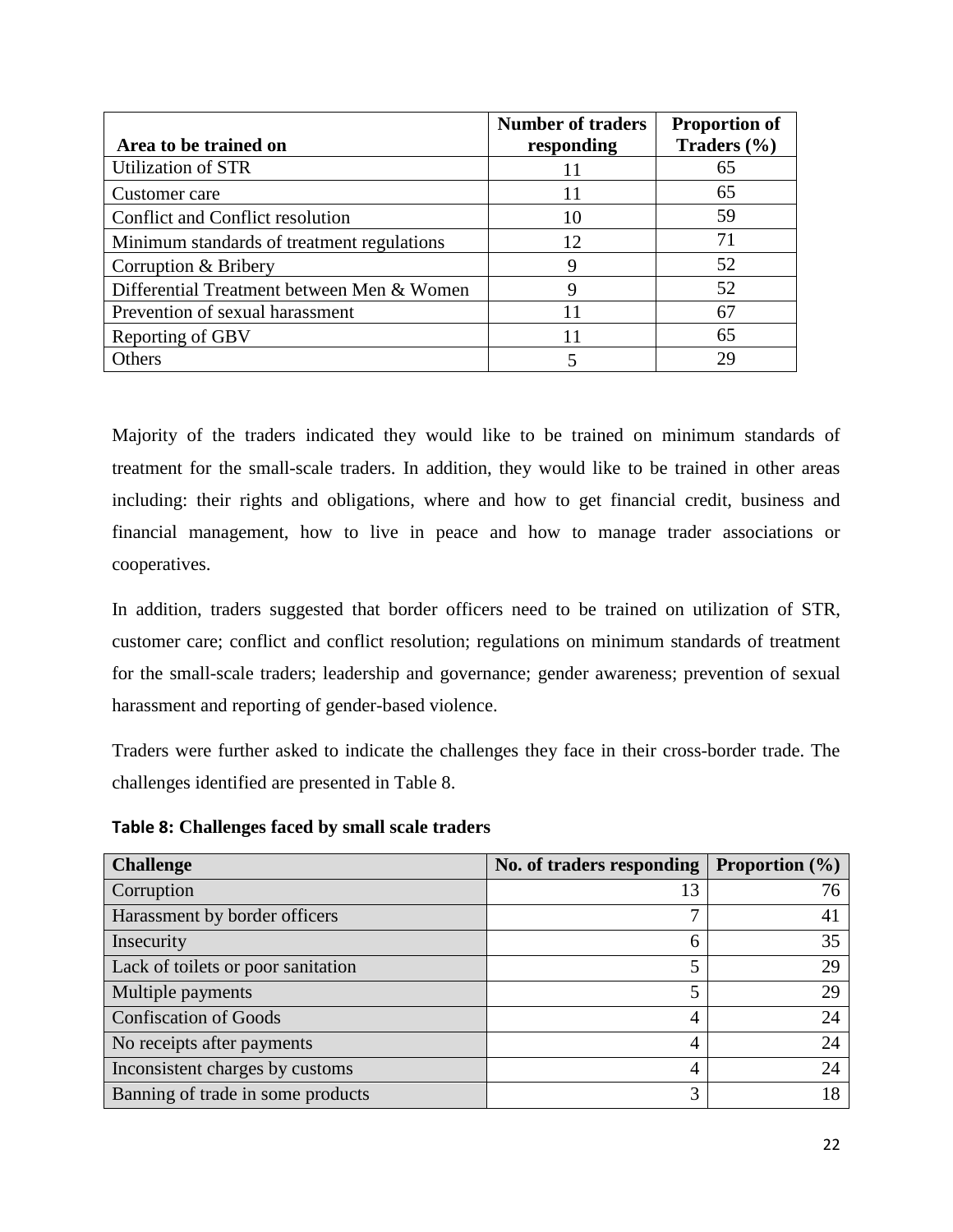| Lack of market place            |  |
|---------------------------------|--|
| High taxes                      |  |
| Common List of products missing |  |
| Early closure of border point   |  |
| Officers with no uniforms       |  |

Cross border traders identified fourteen challenges as shown in Table 8, corruption, harassment and insecurity being the most commonly identified challenges.

### <span id="page-23-0"></span>**3.3 Training areas identified by cross border associations or cooperatives**

Interviews were held with representatives of nine (9) cross border trader's associations. These included association/ cooperative president/ chairpersons (4); Vice presidents/ vice chairpersons (2); secretaries (2) and one member.

On average the represented cross border associations had been in existence for a period of about 7 years with a range of 2 to 10 years, and on average had 272 members. The associations offer various types of services to their members including: milling, resolving conflicts, training on STR, lending money, marketing, and transport. Notably, the most common services provided are: transportation, lending money and resolving conflicts. Cross border associations suggested that traders need to be trained on utilization of STR, customer care, conflict and conflict resolution, regulations on minimum standards for treatment or small-scale traders, corruption or bribery, gender awareness and on GBV and sexual harassment and violations. Other training areas identified include: their rights and obligations, savings and investment, financial management and the need to belong to cooperatives or associations.

They also suggested that border officials be trained in all the module areas i.e. utilization of STR, customer care, conflict and conflict resolution, regulations on minimum standards for treatment or small-scale traders, corruption or bribery, gender awareness and on GBV and sexual harassment and violations. Additionally, they suggested that border officials be trained on their rights and obligations

<span id="page-23-1"></span>**3.4 Training areas identified by key informers and project implementing units** A total of 22 consultations were held with the key informants and the PIUs. They identified the following areas as important for training with a view to enhancing cross border trade: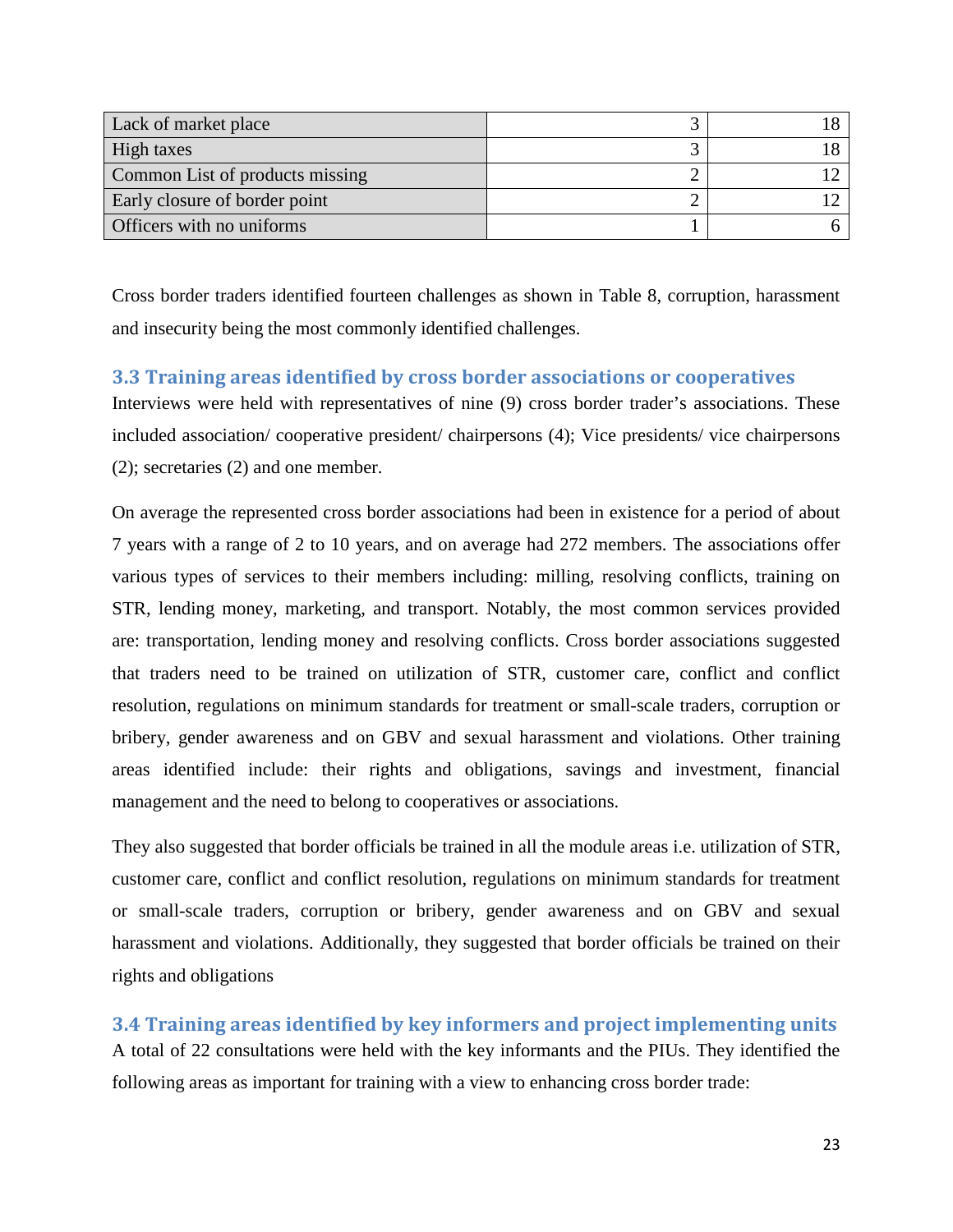### **Areas for training for border officials**

- 1. Change of mind set, including change management, because STR is a new trade regime.
- 2. Rights and obligations for both officers and traders.
- 3. Ethics and integrity, leadership and governance.
- 4. Regional integration, regional trade agreements including COMESA and agreements signed, STR, Customer care (or quality of service) and including how to interact with traders, COMESA regulations on Minimum Treatment for Small Scale Traders.
- 5. Gender awareness, gender auditing and COMESA gender policy.
- 6. Evaluation of the customs using GATT provisions (custom officers).
- 7. The Kyoto Convention of the World Customs Organization (Customs officers).
- 8. Rules of origin and STR.
- 9. Regional standards harmonization: what it is and why it is important.
- 10. Trade facilitation particularly the link between border officers and trade facilitation for better implementation of STR without constraining trade.
- 11. International relations.
- 12. Supporting legal documents, instruments and regulations on STR, tax regime under STR.
- 13. Protocol and international relations.
- 14. Professionalism.
- 15. Interpersonal skills training for both traders and border officials.
- 16. Disaster and emergency handling.
- 17. Refugee handling especially on the DRC border.
- 18. Immigration procedures.
- 19. Sexual harassment, forms of sexual harassment including physical, emotional manifestations of sexual/ gender harassment, causes, redress and life skills.
- 20. SPS officers need to understand how to interpret what the other country requires. They also need to understand the whole SPS procedure and hygiene, STR.

#### **Areas for cross border traders training**

- 1. Their rights and obligations and that for border officers.
- 2. Immigration procedures.
- 3. Creation and management of cooperatives or associations.
- 4. Marketing and markets.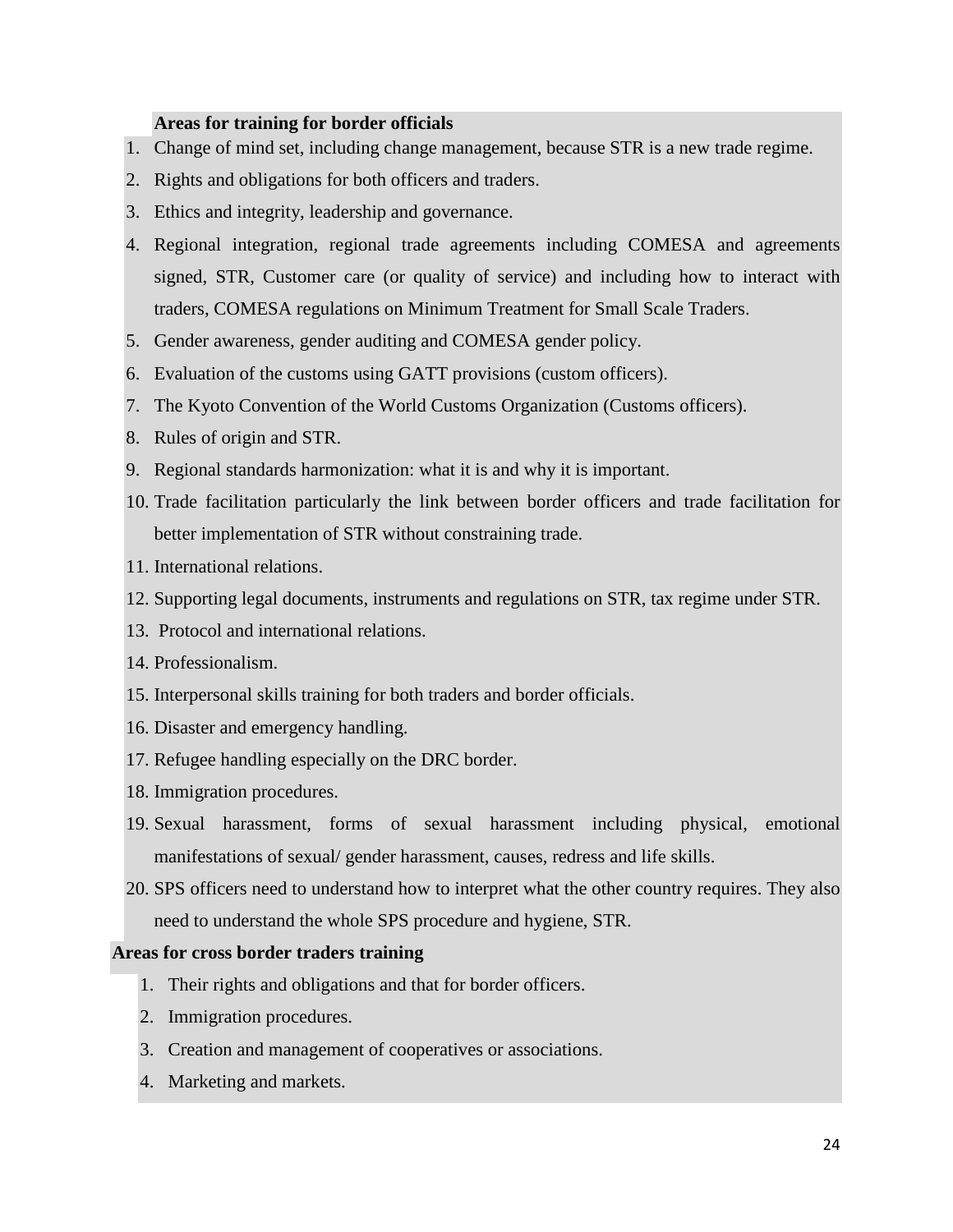- 5. About trade information desks (TIDs) and their importance.
- 6. Association/ cooperative governance for sustainability.
- 7. Enforcement and offense management.
- 8. Customs valuation, expectations by customs and customs initiatives.
- 9. Tariff classification.
- 10. Rules of Origin.
- 11. Regional integration particularly COMESA and EAC.
- 12. Cross border trade documentation requirements.
- 13. Interpersonal skills.
- 14. Savings and investment.
- 15. Export and import procedures
- 16. SPS inspection and certification requirements, procedures and why they are important.
- 17. SPS requirements for specific products.
- 18. Prevention and reporting of gender-based violence.
- 19. Laws and rules to be followed in cross border trade.
- 20. Empowering women to follow rules and not ask for favours, because favours lead to sexual exploitation.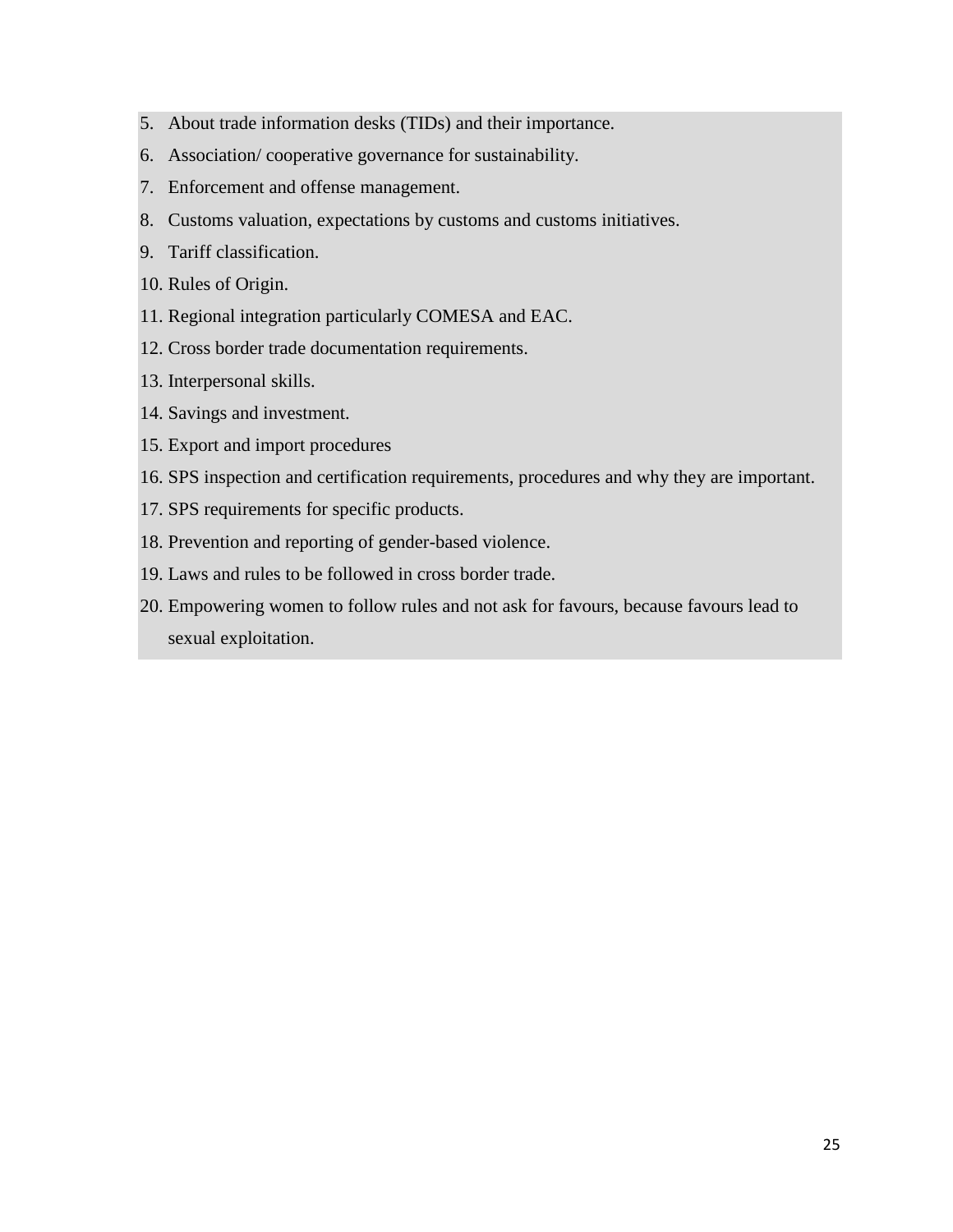# <span id="page-26-0"></span>4. Specific training needs for border officials and cross border traders

Based on stakeholder interviews, oral testimonials and key informant and PIU consultations findings, the following specific trainings need areas for cross border traders and border officials were identified.

### <span id="page-26-1"></span>**4.1 Simplified trade regime**

Implementation of STR is on course in the visited border area sides of Rwanda and Uganda i.e. Rusizi 1, Rubavu and Bunagana Uganda but traders were concerned that it was not being implemented in DRC sides of border, where they continued to pay unstandardized and unpredictable custom duties for which they were also not issued with receipts. Although STR is not implemented in Bukavu, Goma and Bunagana DRC, the Common List of products has already been agreed on between DRC and the respective countries was available in TIDOs office (indeed translated in Kiswahili). In addition, traders pointed out STR limitations in covering goods such as sugar and rice imported from DRC to Rwanda and Uganda. DRC had also banned imports of soft drinks (soda) and beer from Uganda. Additionally, it was pointed out that STR is only about simplification of the customs procedures i.e. self-declaration (no agents), simplified documentation and simplified rules of origin but has not simplified immigration procedures. Non-implementation of STR and banning of imports of manufactured goods such as sugar and rice, soda and beer has encouraged smuggling through unofficial border points. Specific areas suggested for training of traders with respect to STR include:

- 1. Trader rights and obligations, and border officer's rights and obligations.
- 2. Immigration procedures.
- 3. About trade information desks (TIDs) and their importance.
- 4. Customs valuation, expectations by customs and customs initiatives.
- 5. Tariff classification, what products qualify under STR and which ones do not.
- 6. Rules of Origin.
- 7. Regional integration particularly COMESA and the STR provisions.
- 8. Export and import procedures under STR.
- 9. Cross border trade documentation requirements.
- 10. SPS inspection and certification requirements, procedures and why they are important.
- 11. SPS requirements for specific products.
- 12. Laws and rules to be followed in cross border trade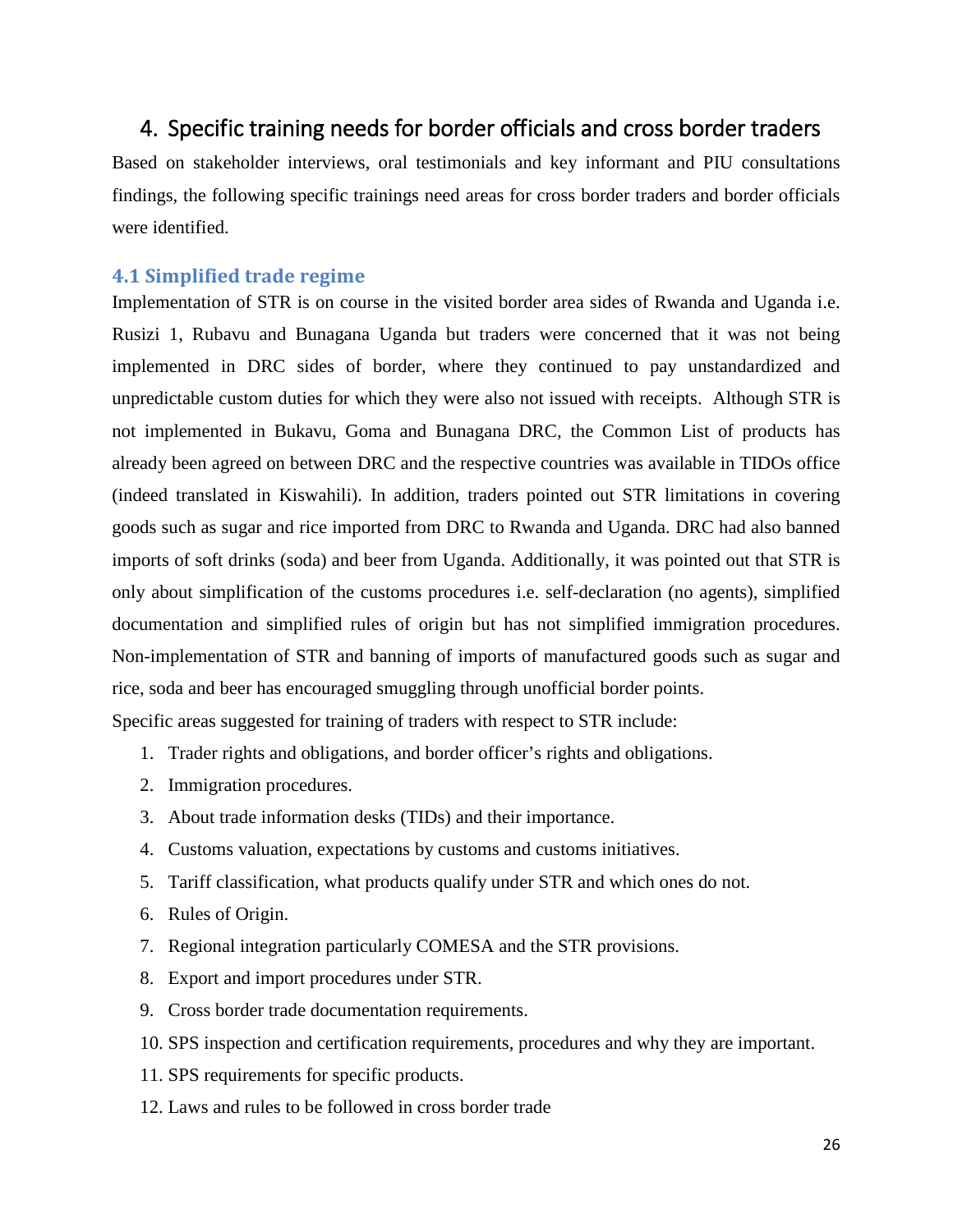Areas related to STR identified for border officers training include:

- 1. Change of mind set, including change management, because STR is a new trade regime.
- 2. Rights and obligations for both officers and traders.
- 3. Immigration procedures.
- 4. Regional integration, COMESA agreements signed and STR
- 5. Evaluation of the Customs using GATT provisions (custom officers)
- 6. The Kyoto Convention of the World Customs Organization (Customs officers).
- 7. Rules of origin and STR.
- 8. Regional standards harmonization: what it is and why it is important.
- 9. Trade facilitation particularly the link between trade officers and trade facilitation so as to implement STR without constraining trade.
- 10. Supporting legal documents, instruments and regulations on STR, tax regime under STR.
- 11. SPS officers need to understand how to interpret other country's SPS requirements.

### <span id="page-27-0"></span>**4.2 Customer management and leadership**

The main customer care issues encountered by traders are harassment and multiple charges, unpredictable payments which are not issued with a receipt, confiscation of goods and requirement to give bribes. The main issues related to corruption include border officers asking for bribes, asking to be bought for water or soda, payments paid to border officers without receipts being issued and inconsistent charges for similar goods at the border points These are also the main areas of conflict between traders and border officials.

Additionally, traders do not understand the role of various border officers with regards to customer care. A few of traders have been trained on customer care, while in the associations or cooperatives, only the leaders had been trained.

Areas identified for trader training with regards to customer care and management aim at empowering traders to: prevent conflict situations, to understand their rights and obligations and to access customer care at the border posts. These include training on:

1. COMESA regulations on Minimum treatment for small scale traders including traders and officers' rights and obligations.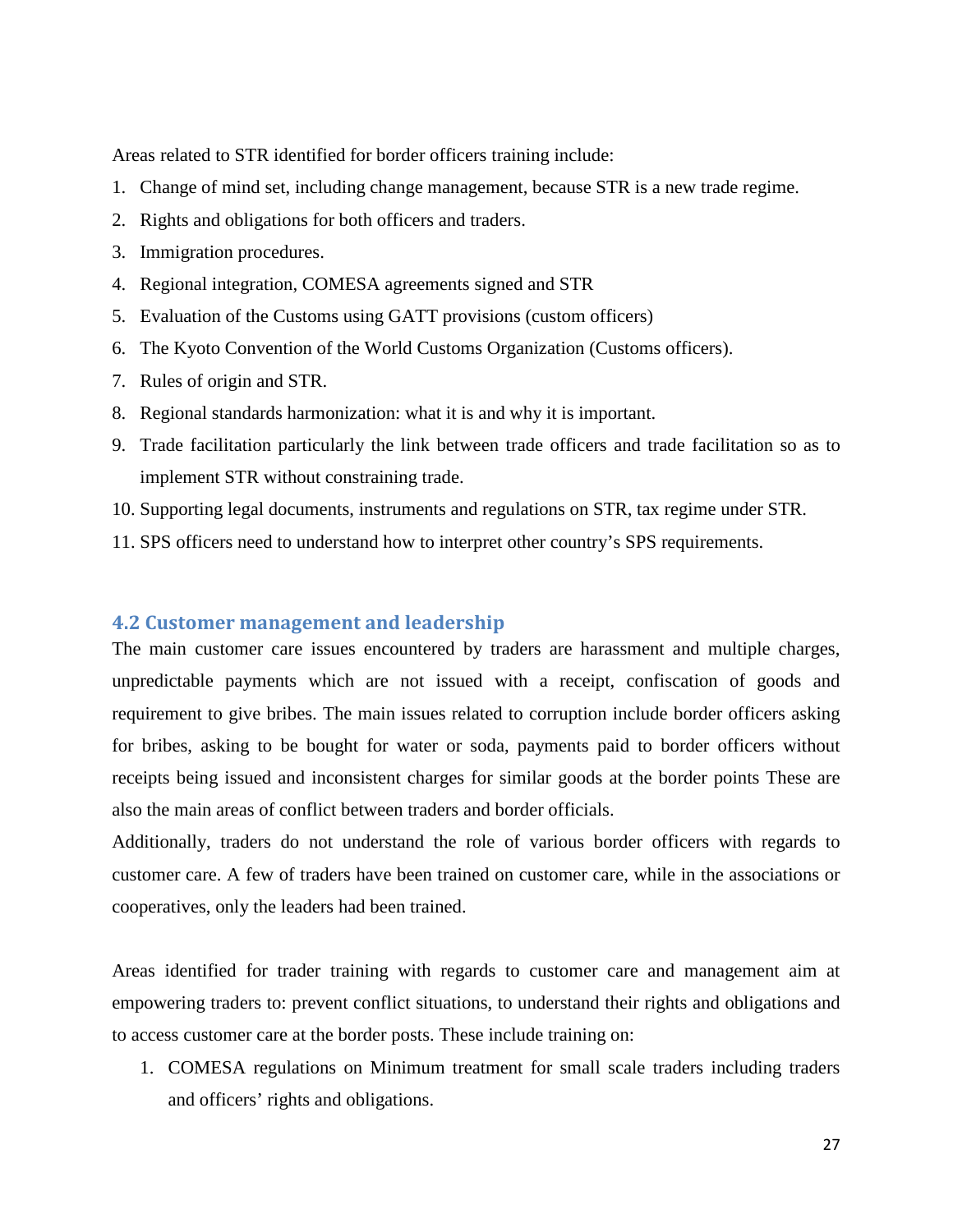- 2. Awareness about trade information desks (TIDs) and their importance.
- 3. Creation and management of cooperatives/ associations and their importance for sustainability.
- 4. Interpersonal skills.
- 5. Ethics and integrity, leadership and governance

Training areas identified for border officers include:

- 1. Customer care (or quality of service) and including how to interact with traders.
- 2. COMESA Regulations on Minimum Treatment for Small Scale Traders.
- 3. Rights and obligations.
- 4. Protocol and international relations.
- 5. Professionalism.
- 6. Interpersonal skills.
- 7. Communication skills.
- 8. Ethics and integrity, leadership and governance.

### <span id="page-28-0"></span>**4.3 Gender awareness**

Several gender issues in cross border trade were identified during the training assessment, by the traders, border officials, trade associations and key informants. These include:

- 1. Women fear for their lives and insecurity at the borders especially in Goma and Bunagana DRC, as border points lack proper lighting, which made them vulnerable to harassment. In Bunagana for example, borders closed early at 18 hours (one of the reasons being lack of proper lighting). There is also a time difference between DRC and Uganda. Traders crossing the Bunagana border DRC at 1730 hours DRC time find the Uganda border side closed (since time here would be 1830 hours) and hence are forced to spend the night in the open in no man's land. Lack of accommodation facilities coupled with lack of proper lighting expose women cross border traders to harassment by border officers stationed at no man's land.
- 2. Some women traders carried their businesses along with their small children of up to 2 years because of lack of facilities to leave their children.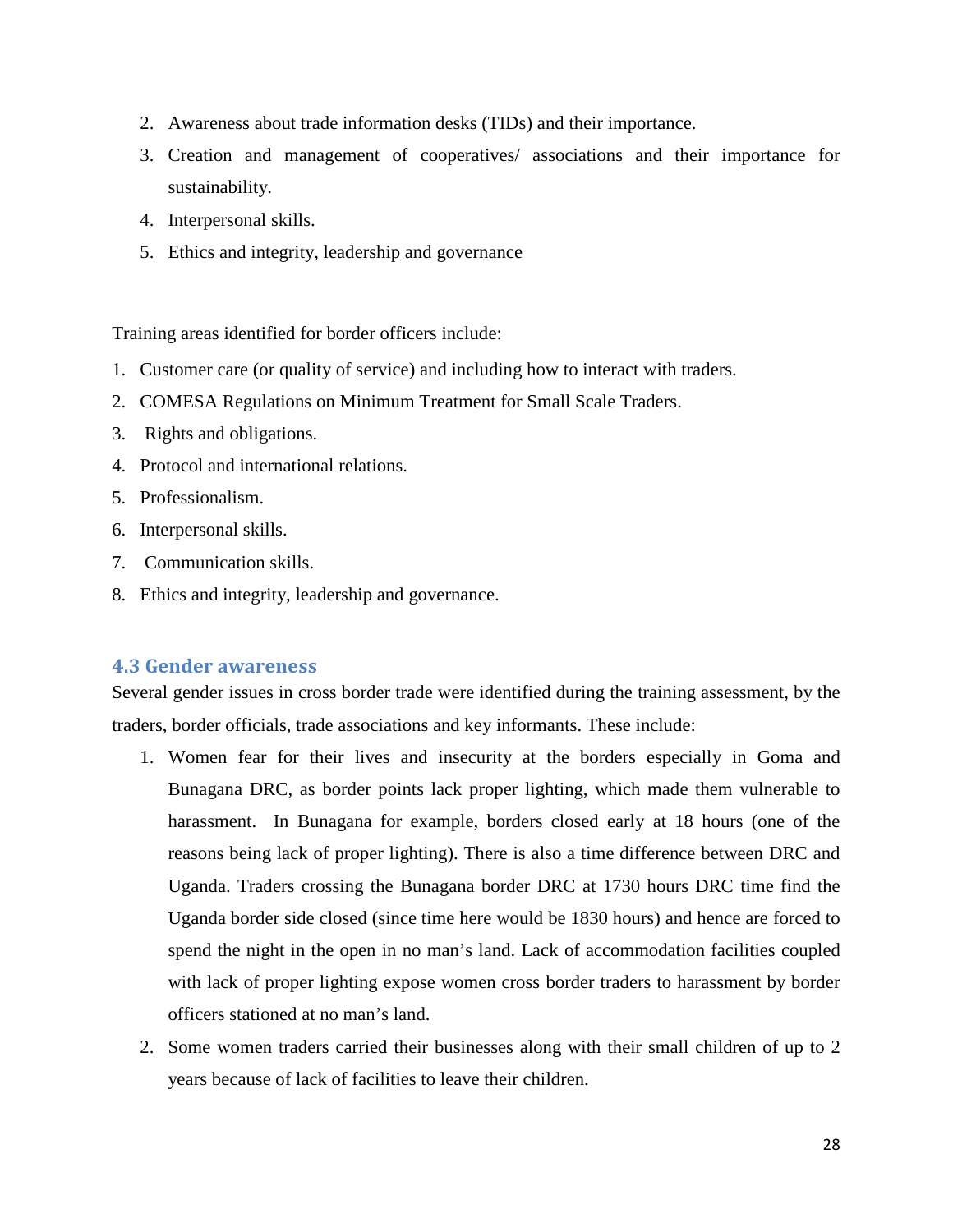- 3. Lack of proper sanitation facilities, which are also gender sensitive. One women trader made this recommendation: "the one stop border post should have all the facilities for both men and women and these should be kept clean. The facilities should also provide for disposing off used sanitary pads".
- 4. Women traders complained that they get embarrassed when searched by male security officers since they touch them inappropriately as told by one female trader. "The border police usually search us female traders and this is done either by both male and female police officers. The male officers touch us inappropriately".
- 5. There are more female than male traders but there are more male than female border officers including security officers. At Goma small border for example, we did not see female officers.
- 6. Men fear for their lives when they engage in cross border trade especially in Bunagana, because of conflict situation in DRC, when arrested in Bunagana DRC side, they may never return, or are taken to prison in Kinshasa which is many miles away from Bunagana.
- 7. Male border officers (including security officers) are sexually harassed by the women traders as women use their sexual power to pass goods at the border.
- 8. Some of the gender harassment is because female small-scale traders seek favours when they are in the wrong. Female traders are therefore sexually harassed while men have to pay bribes.
- 9. Some female cross border traders hide their wares under their clothes, which prompts their being searched, and sometimes they are touched 'inappropriately' by the security officers.
- 10. Female cross border traders have limitations in accessing appropriate transportation means and also pay higher transportation costs across the borders.

Training areas identified for cross border traders training with regards to gender awareness aim at empowering women and men cross border traders to demand their rights. These training areas include:

- 1. Rights and obligations of officers and traders.
- 2. COMESA regulations on Minimum standards of treatment for the cross-border traders.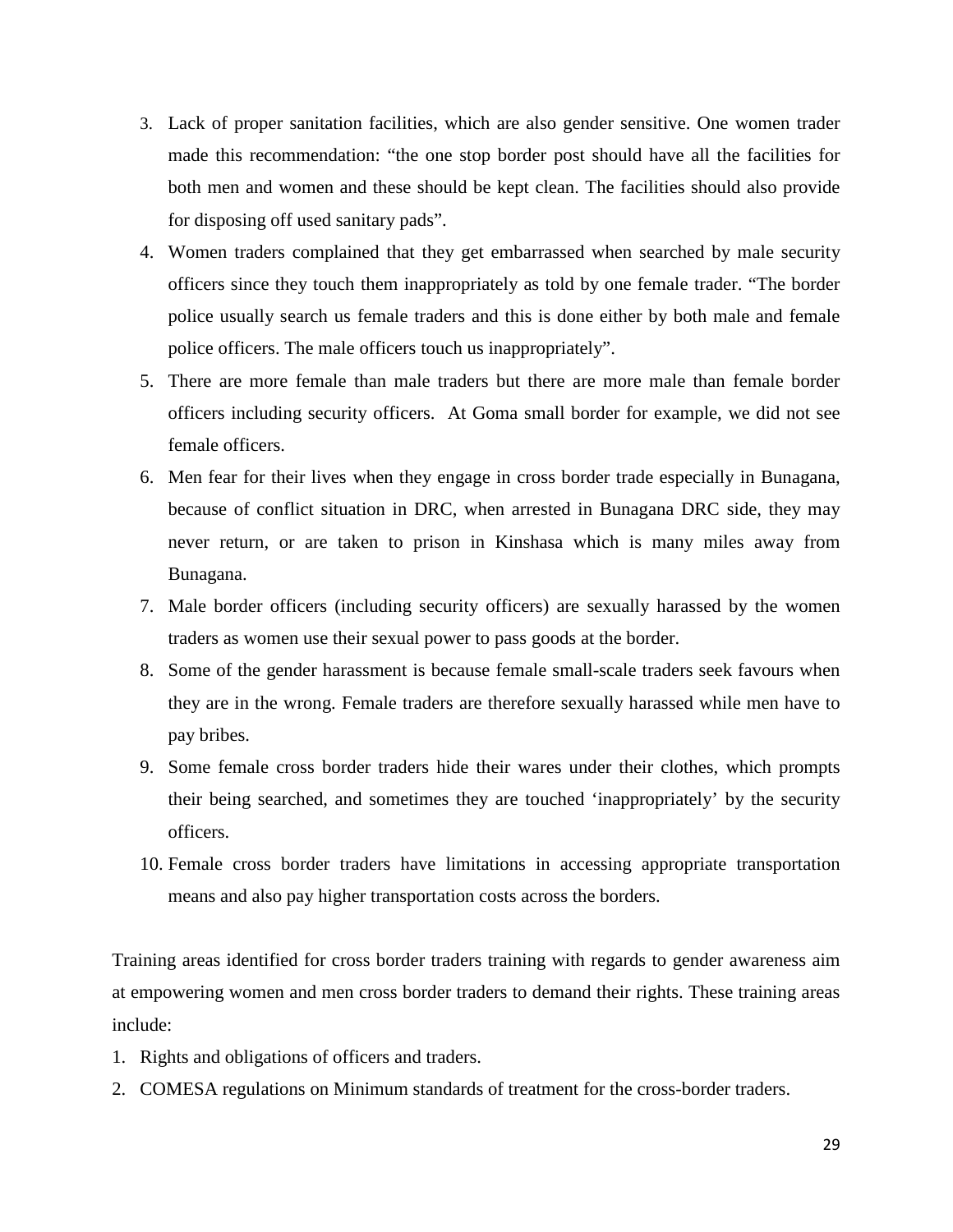- 3. COMESA gender policy.
- 4. Importance of following laws and regulations.
- 5. Importance of following designated border points.

Training areas identified for border officers with regards to gender awareness are:

- 1. Gender awareness (concepts of gender and trade; border facilities which are gender sensitive, reproductive roles and trade).
- 2. COMESA regulations on minimum standards of treatment for the cross-border traders.
- 3. Rights and obligations of officers and traders. Female traders should only be checked by female traders.
- 4. Gender audit.
- 5. COMESA gender policy.
- 6. Gender mainstreaming, including in employment of border officers.
- 7. Gender responsive budgeting when coming up with the entire border infrastructure to cater for both men and women whether traders or border officials. Budget for proper lighting is also important.
- 8. Reproductive roles and their implications on trade. Budget should also consider establishment of day care facilities for women to be leaving their children while at the same time, it is important to also sensitize their husbands on gender awareness so that they do not resort in gender-based violence when the women get delayed in their trading business across the border.
- 6. Their rights and obligations as border officers, so as to understand that women should only be checked by a female officer.

### <span id="page-30-0"></span>**4.4 Gender harassment and gender-based violence**

Gender harassment, though traders reported has reduced recently is still rampant in some border posts (6 of the 17 traders interviewed observed that there are cases of gender-based violence) mainly manifested through rape or confiscation of goods. Most cases are however not reported as traders fear victimization.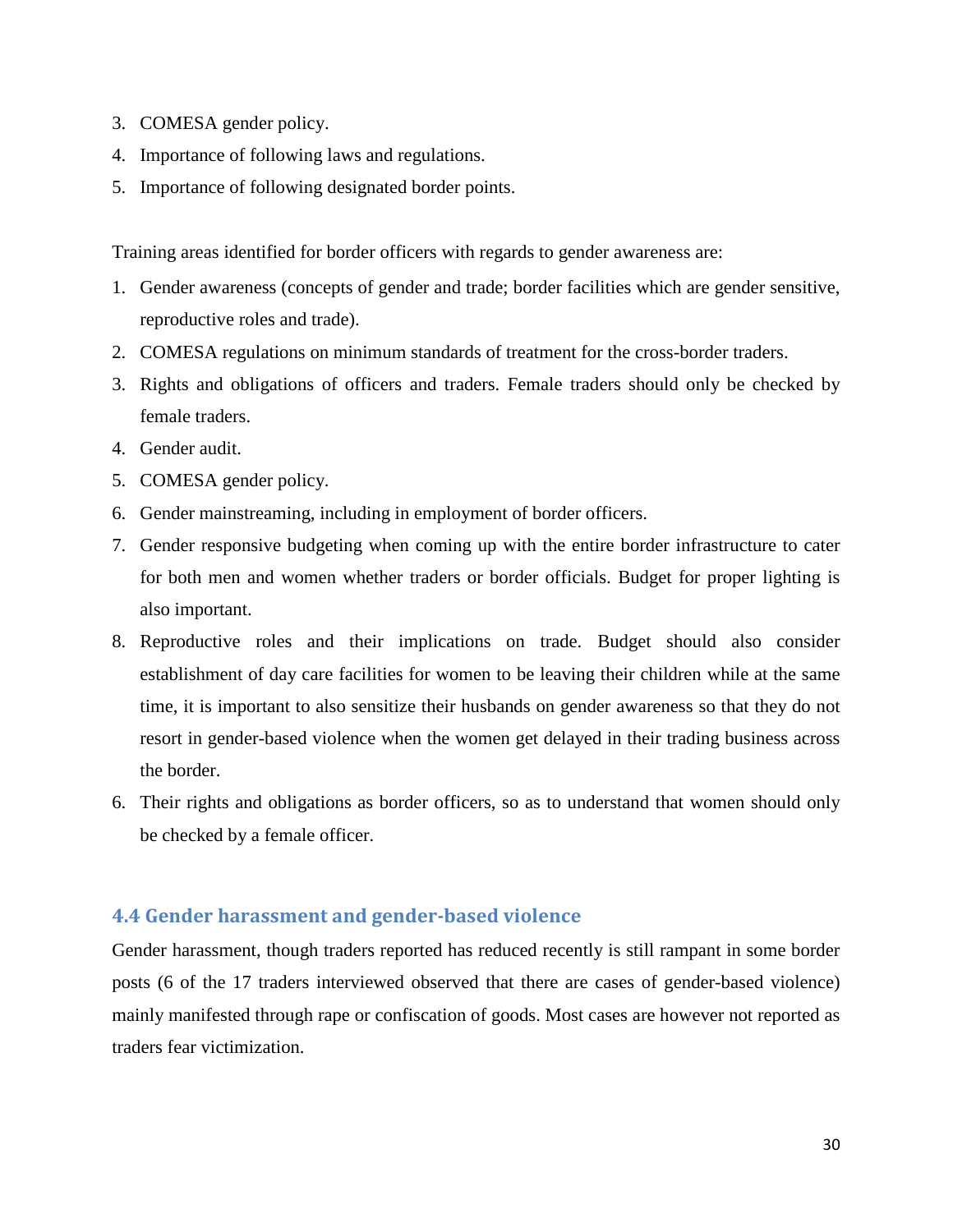In the three border posts visited, there is no clear process in place on how to handle sexual harassment or gender-based violence. In case there are such cases, they are supposed to be reported to the police and there are no specific police desks handling gender harassment or GBV. Sometimes it may be the police officers harassing or causing violence on the traders. The assessment identified the following issues related to gender harassment and violence:

- 1. Some of gender harassment is because small scale traders seek favours when they are in the wrong. Female traders are therefore sexually harassed while men have to pay bribes.
- 2. Some female cross border traders hide their wares under their clothes, which prompts their being searched, and sometimes they are touched 'inappropriately' by the security officers.
- 3. Use of undesignated border points contributes to gender harassment especially when the traders are caught by the security officers.
- 4. Male border officers (including security officers) are sexually harassed by the women traders as women use their sexual power to pass goods at the border.

Only a few (13percent) of the traders interviewed said they had been trained on prevention of sexual harassment, while only 10 percent indicated they had been trained on reporting of GBV. Areas identified as important for cross border traders training with regards to GBV are:

- 1. Concepts of sexual harassment and gender violations, forms of sexual harassment including physical, emotional manifestations of sexual/ gender harassment, causes and redress.
- 2. Prevention of GBV for example by following laws, regulations and requirements for cross border trade, paying the necessary payments and not asking for favours from border officers. Using designated border points can also prevent gender harassment and GBV.
- 3. Reporting of GBV.
- 4. Training on life skills.
- 5. Rights and obligations of traders and border officials.
- 6. COMESA regulations on minimum standards of treatment for the cross-border traders.
- 7. COMESA gender policy.

Training areas for border officers suggested are:

1. Enforcement and offense management.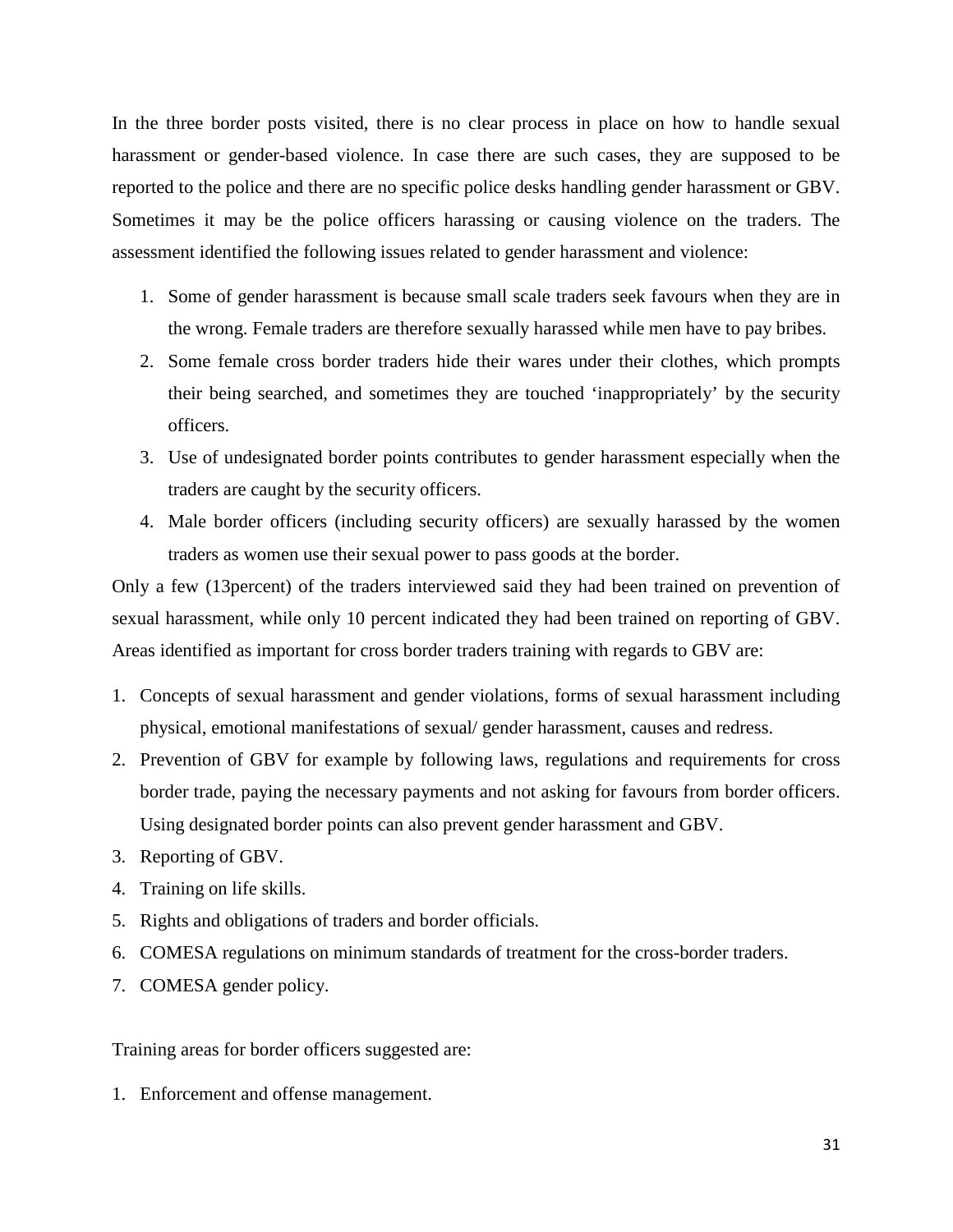- 2. Concepts of sexual harassment and gender violations, forms of sexual harassment including physical, emotional manifestations of sexual/ gender harassment, causes and redress.
- 3. Prevention of GBV
- 4. Reporting and redress of GBV cases.
- 5. Managing complaints and protecting the rights of the complainers.
- 6. How to handle an allegation of sexual harassment.
- 7. Support mechanisms for that that have been violated.
- 8. Rights and obligations of traders and border officials.
- 9. COMESA regulations on Minimum standards of treatment for the cross-border traders.
- 10. COMESA gender policy.

# <span id="page-32-0"></span>5. Conclusions and recommendations

### <span id="page-32-1"></span>**5.2 Conclusions**

Our findings from the border posts visited show that cross border traders continue to face a myriad of challenges which prevent them from full participation and gaining from COMESA simplified trade regime. The challenges range from implementation of STR, trade facilitation including customer care to gender issues in cross border trade.

It is therefore concluded that for better facilitation of the cross-border trade, cross border traders, border officers and cross border trade associations need to be trained in various areas related to simplified trade regime, service provision at project border posts, gender awareness, and on gender harassment and gender-based violence.

### <span id="page-32-2"></span>**5.2 Recommendations**

Based on the findings on insufficiency areas of past trainings, it is recommended that future trainings should: target to train traders and border officers separately, cover a narrow subject e.g. covering only 'gender awareness, provided trainees with relevant materials for future reference and the training and materials provided particularly for cross border traders be in well understood local language such as Kinyarwanda and Kiswahili for Rwanda, DRC and Uganda respectively.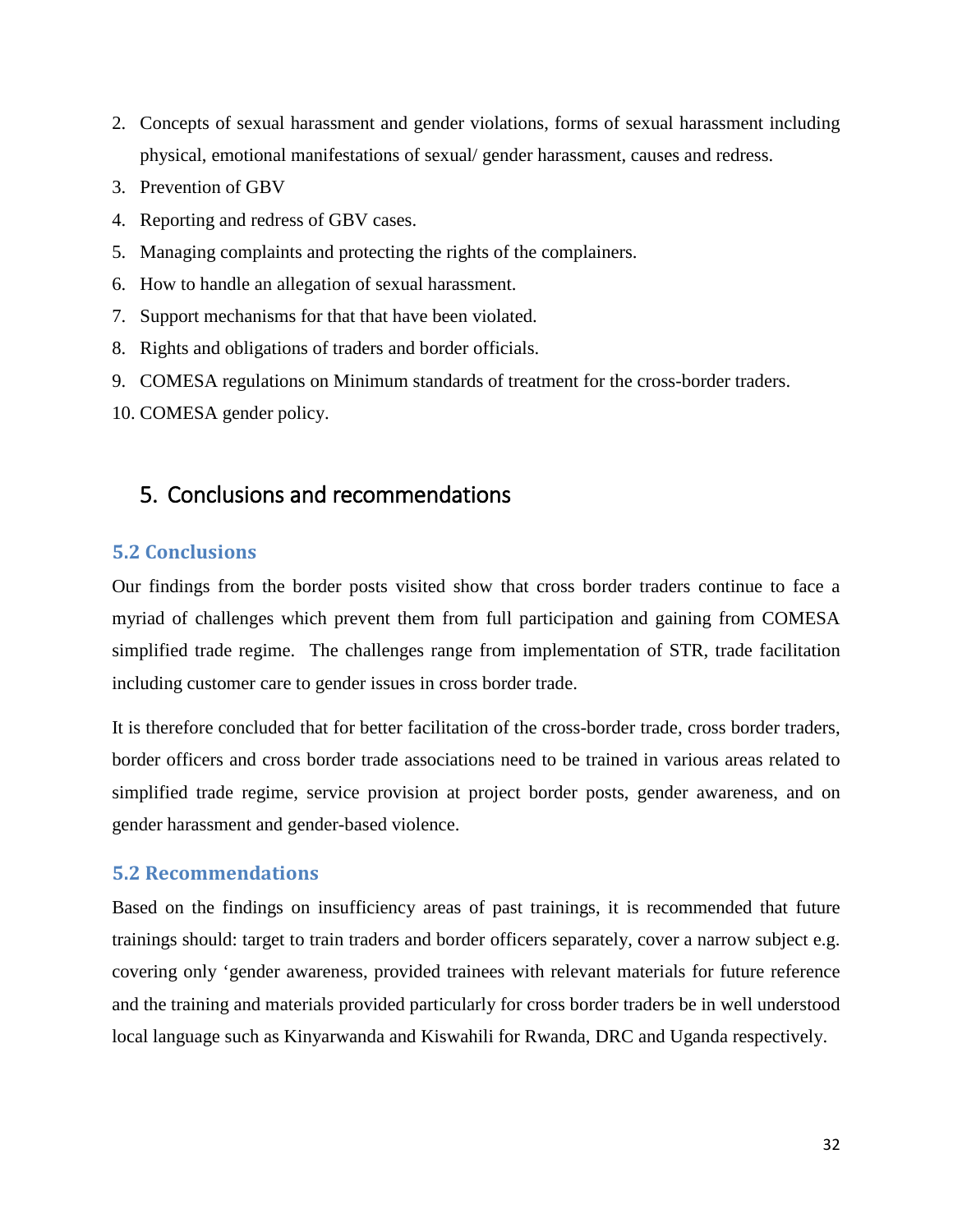# <span id="page-33-0"></span>6. Annexures

# **6.1 Annex 1: Plan of the border mission 4-13th March 2018**

| <b>Date</b>                     | <b>Activities</b>                                                                                                               | <b>Location</b> |
|---------------------------------|---------------------------------------------------------------------------------------------------------------------------------|-----------------|
| <b>Sunday 4TH March</b>         | 5 Consultants travelled to Kigali, Rwanda                                                                                       | Kigali          |
| Monday 5 <sup>th</sup> March    | Team met Ministry of Trade Officials (PIU) and Travelled<br>to Rusizi                                                           | Rusizi 1        |
| Tuesday 6th March               | <b>Consultations in Rusizi 1</b>                                                                                                | Rusizi 1        |
|                                 | <b>Consultations at Bukavu</b>                                                                                                  | <b>Bukavu</b>   |
| <b>Wednesday 7th March</b>      | Team continued with consultations in Rusizi1 and Bukavu<br>and travelled to Rubavu in the afternoon                             | Rubavu          |
| Thursday 8th March              | <b>Consultations in Goma</b>                                                                                                    | Goma            |
| Friday 9th March                | <b>Consultations in Rubavu</b>                                                                                                  | Rubavu          |
|                                 | Team travelled to Bunagana in the afternoon.                                                                                    | Bunagana        |
| Saturday 10 <sup>th</sup> March | Consultations with border officials and traders in Bunagana<br>(Uganda) /Bunagana (DRC)                                         | Bunagana        |
| Sunday 11 <sup>th</sup> March   | Team travels to Kampala                                                                                                         | Kampala         |
| Monday12th March                | Consultations with Ministry of Trade (PIU), Uganda<br>Revenue Authority (URA), Immigration Department and<br>Ministry of Gender | Kampala         |
| Tuesday 13th March              | Consultation with Ministry of Agriculture- SPS Department                                                                       | Entebbe         |
|                                 | Team Departed for Nairobi, Kenya in the afternoon                                                                               | Nairobi         |

## **6.2 Annex 2: Questionnaires/ Tools used for data gathering**

## **6.2.1 Tool 1: Local leaders/ Opinion Leaders/ Key informants**

*We are consultants preparing training manuals for TOT for the COMESA Great Lakes Trade facilitation Project targeting the small-scale traders and the border officials. Our objective is to carry out training needs assessment to inform the development of the five manuals in the areas of the STR, customer management and conflict resolution, gender awareness and gender-based violence. The information obtained from this exercise will solely be used for the preparation of the training manuals which are a property of COMESA. All the information gathered will be treated with outmost confidence.*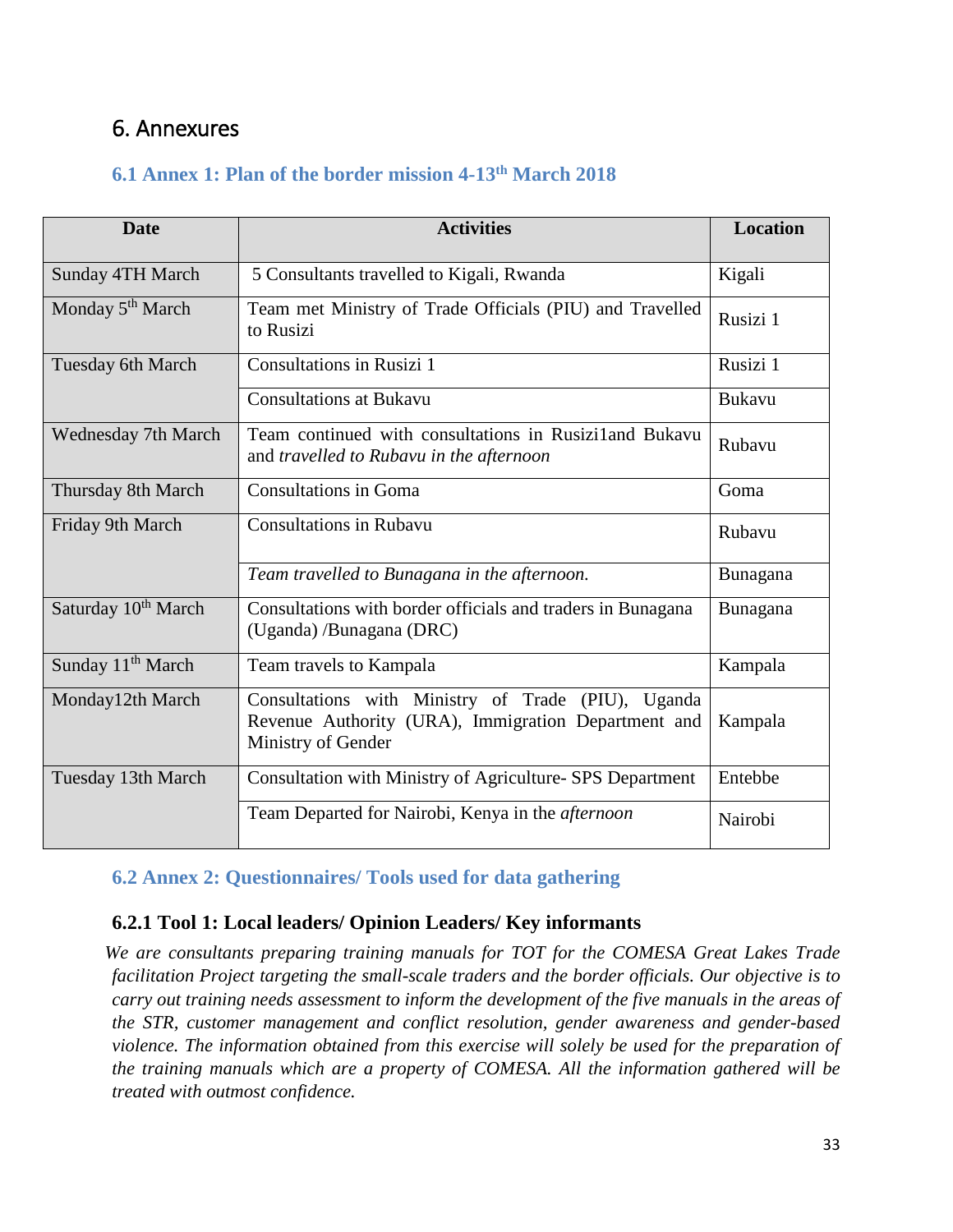### **SECTION I-Background information**

|  | male/female |
|--|-------------|
|  |             |
|  |             |

### **SECTION 2**

1. Do you know if officers at this border are trained in the following areas?

| <b>Officers trained on /</b>          | Yes/No | If yes how often, state the<br>date of the last training |
|---------------------------------------|--------|----------------------------------------------------------|
| <b>STR</b>                            |        |                                                          |
| Customer care                         |        |                                                          |
| Conflict resolution                   |        |                                                          |
| Leadership                            |        |                                                          |
| Gender awareness                      |        |                                                          |
| Prevention of sexual harassment and   |        |                                                          |
| violations                            |        |                                                          |
| Reporting of gender-based violations/ |        |                                                          |
| harassment?                           |        |                                                          |

- 2. If yes, who delivered the training?..........................
- 3. What language did they used in such trainings? …………………………….
- 4. What are the benefits of such trainings? ……………………………………….
- 5. In your opinion, are these trainings sufficient? Yes  $($   $)$  No  $($   $)$
- 6. If no, suggest what can be done to improve training of officers at this border……………………..
- 7. Suggest areas you consider necessary for the border officers to be trained in………………
- 8. Do you know if cross border traders at this border are trained in the following areas?

| <b>Traders trained on</b>                      | Yes/No | If yes how often |
|------------------------------------------------|--------|------------------|
| Customer care                                  |        |                  |
| Conflict resolution                            |        |                  |
| Leadership                                     |        |                  |
| Gender awareness                               |        |                  |
| Prevention of sexual harassment and violations |        |                  |
| Reporting of gender-based violations/          |        |                  |
| harassment?                                    |        |                  |
|                                                |        |                  |

- 10. What language did they used in such trainings? …………………………….
- 11. What are the benefits of such training…………………………………………………..
- 12. In your opinion, are these trainings sufficient? Yes  $($   $)$  No  $($   $)$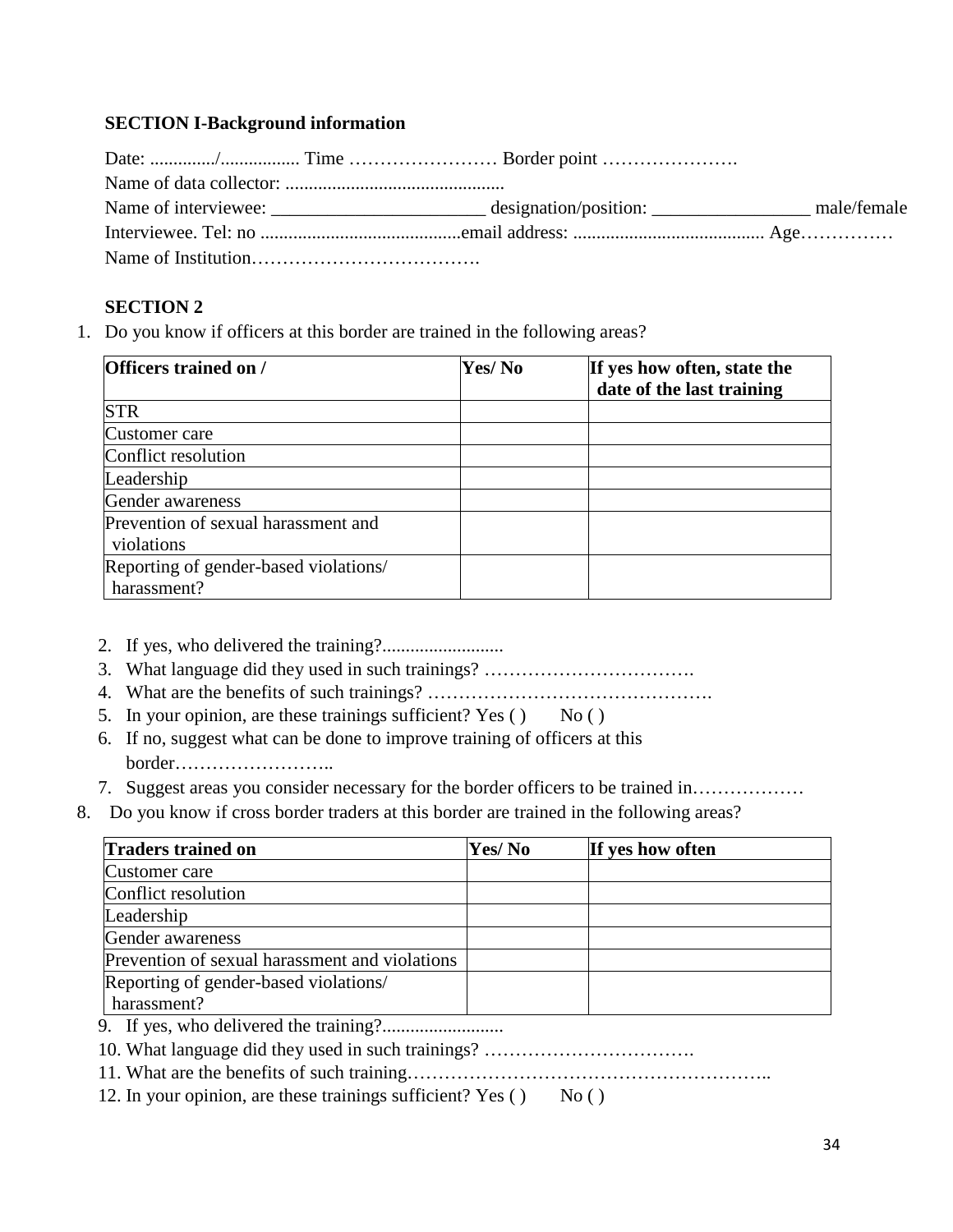13. If no, suggest what can be done to improve training of officers at this border………………… 14. Suggest areas you consider necessary for the border officers to be trained in………………………

## **6.2.2 Tool 2: Border Officials**

*We are consultants preparing training materials for the COMESA Great Lakes Trade facilitation Project. Our objective is to gather information on implementation of the COMESA Simplified Trade Regime (STR): the challenges and the way forward for better utilization by all the cross*border traders. The information obtained from this exercise will solely be used for the *preparation of the training manuals which are a property of COMESA. All the information gathered will be treated with outmost confidence.*

### **SECTION I-Background information**

|  | male/female |
|--|-------------|
|  |             |

## **SECTION II**

1. Do you know if officers at this border are trained in the following areas:

| Officers trained on /                 | Yes/No | If yes how often, state the<br>date of the last training |
|---------------------------------------|--------|----------------------------------------------------------|
| <b>STR</b>                            |        |                                                          |
| Customer care                         |        |                                                          |
| Conflict resolution                   |        |                                                          |
| Leadership                            |        |                                                          |
| Gender awareness                      |        |                                                          |
| Prevention of sexual harassment and   |        |                                                          |
| violations                            |        |                                                          |
| Reporting of gender-based violations/ |        |                                                          |
| harassment?                           |        |                                                          |

2. If yes, who delivered the training?..........................

3. What language did they used in such trainings? ……………………………

- 4. What are the benefits of such training? Specify the training: …………………….
- 6. In your opinion, are these trainings sufficient? Yes  $($   $)$  No  $($   $)$
- 7. If no, suggest what can be done to improve training of officers at this border: ……………….

8. Suggest areas you consider necessary for the border officers to be trained on…………………

### 9. Do you know if traders at this border post are trained in the following areas?

| <b>Traders trained on</b> | Yes/No | If yes how often |
|---------------------------|--------|------------------|
| Customer care             |        |                  |
| Conflict resolution       |        |                  |
| Leadership                |        |                  |
| Gender awareness          |        |                  |
|                           |        |                  |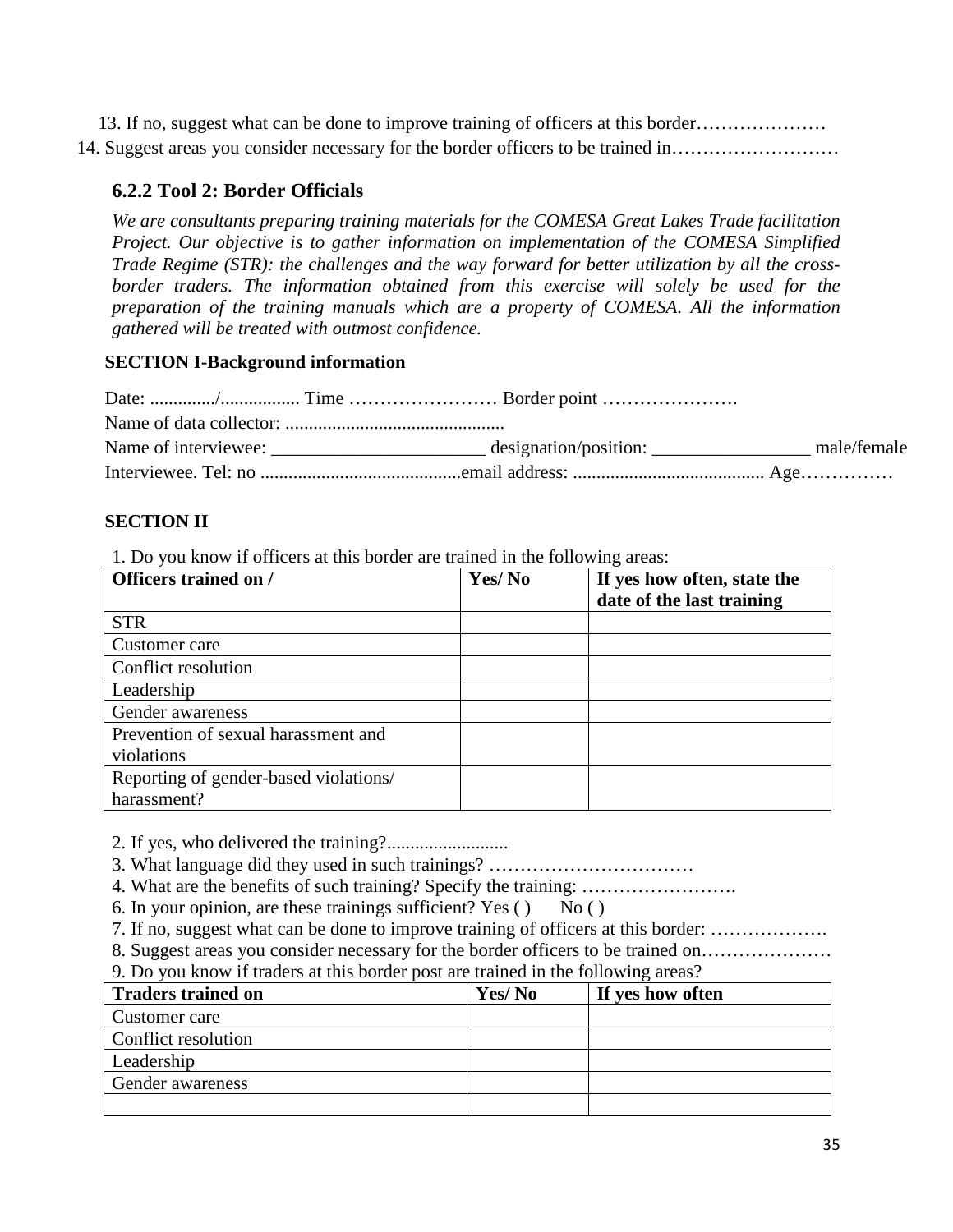| Prevention of sexual harassment and<br>violations    |  |
|------------------------------------------------------|--|
| Reporting of gender-based violations/<br>harassment? |  |

10. If yes, who delivered the training?..........................

11. What language did they used in such trainings? …………………………….

12. What are the benefits of such training? Specify the training:……………………..

13. In your opinion, are these trainings sufficient? Yes  $($   $)$  No  $($   $)$ 

14. If no, suggest what can be done to improve training of officers at this border? ………………

15. Suggest areas you consider necessary for the border officers to be trained in………………

## **6.2.3 Tool 3: Individual trader**

*We are consultants preparing training materials for the COMESA Great Lakes Trade facilitation Project. Our objective is to gather information on implementation of the COMESA Simplified Trade Regime (STR): the challenges and the way forward for better utilization by all the cross*border traders. The information obtained from this exercise will solely be used for the *preparation of the training manuals which are a property of COMESA. All the information gathered will be treated with outmost confidence.*

### **SECTION I-Background information**

|  | male/female |
|--|-------------|
|  |             |

## **SECTION 2**

1. Do you know if officers at this border are trained in the following areas:

| <b>Officers trained on /</b>          | Yes/No | If yes how often, state the |
|---------------------------------------|--------|-----------------------------|
|                                       |        | date of the last training   |
| <b>STR</b>                            |        |                             |
| Customer care                         |        |                             |
| Conflict resolution                   |        |                             |
| Leadership                            |        |                             |
| Gender awareness                      |        |                             |
| Prevention of sexual harassment and   |        |                             |
| violations                            |        |                             |
| Reporting of gender-based violations/ |        |                             |
| harassment?                           |        |                             |

2. If yes, who delivered the training?..........................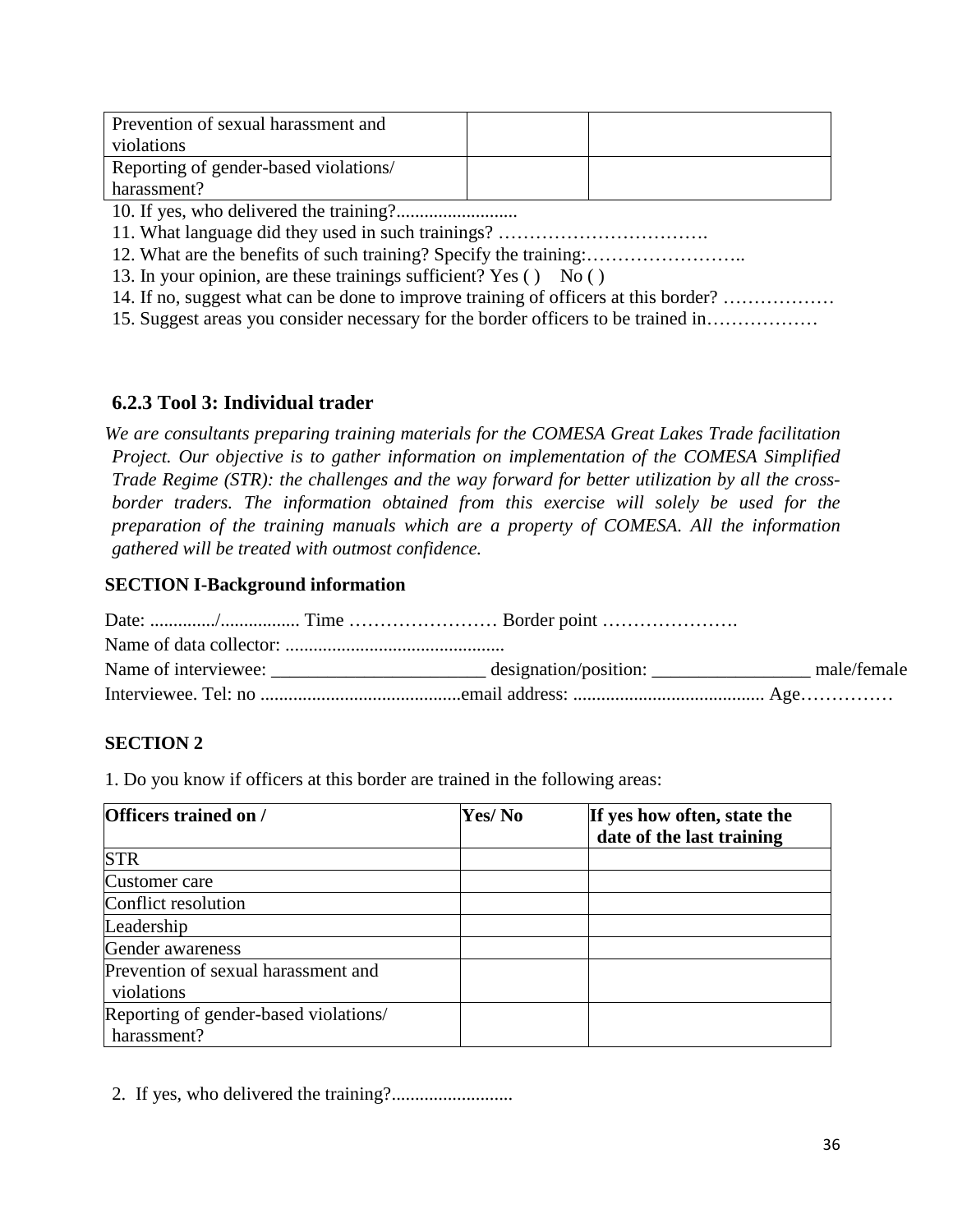3. Which officers attend the training?

- 4. What language did they used in such trainings? …………………………….
- 5. What are the benefits of such training? Specify the training: ………………………
- 6. In your opinion, are these trainings sufficient? Yes  $($   $)$  No  $($   $)$
- 7. If no, suggest what can be done to improve training of officers at this border: ……………..
- 8. Suggest areas you consider necessary for the border officers to be trained in: ………

9. Do you know if traders at this border post are trained in the following areas?..............

| <b>Traders trained on</b>                            | Yes/No | If yes how often, | When is the last<br>date training was<br>done? |
|------------------------------------------------------|--------|-------------------|------------------------------------------------|
| Customer care                                        |        |                   |                                                |
| Conflict resolution                                  |        |                   |                                                |
| Leadership                                           |        |                   |                                                |
| Gender awareness                                     |        |                   |                                                |
| Prevention of sexual harassment and<br>violations    |        |                   |                                                |
| Reporting of gender-based violations/<br>harassment? |        |                   |                                                |

11. If yes, who delivered the training?..........................

12. Who attends the training?

13. What language did they used in such trainings? …………………………….

14. What are the benefits of such training? Specify the training: ………………..

15. In your opinion, are these trainings sufficient? Yes  $($   $)$  No  $($   $)$ 

16. If no, suggest what can be done to improve training of officers at this border: …………..

17. Suggest areas you consider necessary for the border officers to be trained in: ……………

# **6.2.4 Tool 4: Cross border Trade associations**

*We are consultants preparing training manuals for TOT for the COMESA Great Lakes Trade facilitation Project targeting the small-scale traders and the border officials. Our objective is to carry out training needs assessment to inform the development of the five manuals in the areas of the STR, customer management and conflict resolution, gender awareness and gender-based violence. The information obtained from this exercise will solely be used for the preparation of the training manuals which are a property of COMESA. All the information gathered will be treated with outmost confidence.*

### **SECTION I- Background information**

| Name of interviewee: | designation/position: | male/female |
|----------------------|-----------------------|-------------|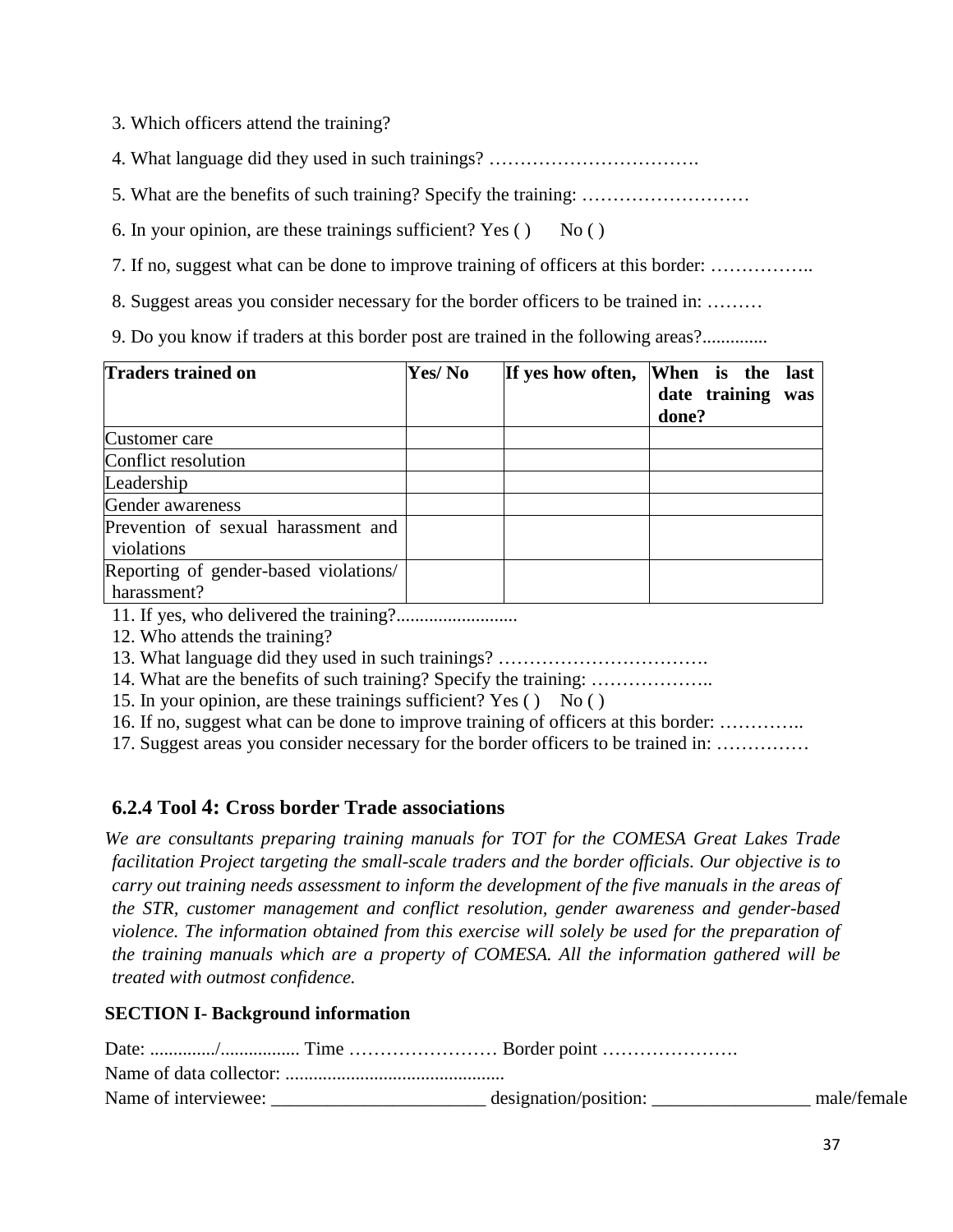Interviewee. Tel: no ...........................................email address: ......................................... Age…………… Name of cross border association………………………………. **SECTION II**  Tell us about your association……………….. - *Who are your members?* - *How long have you been in existence?* 1. What services do you offer to cross border traders? ……………………………………….. 2. What are the common issues related to cross border trade in this region reported by traders with respect to the following: i. Utilization of STR, list these issues ………………………………………………………… ii. Customer care…………………………………………………… iii. Conflict and conflict resolution……………………………………………………….. iv. Corruption/ bribery ……………………………………………………….. v. Treatment regulations for small scale traders…………………… vi. Differential treatment between men and women (*probe*): ………………………………… vii. Gender based violence/ sextual harassment and violations: …………………….. 4. In your opinion, do you think officers (e.g. Custom officials, TIDOs, etc) at this border need to be trained? Yes  $()$  No  $()$ 

- 5. If Yes, in what areas do the officers need to be trained on? Probe on specific areas of the manual: ………………………..
- 6. In your opinion, do you think traders at this border need to be trained? Yes ( $\overline{)$  No ( $\overline{)}$ )
- *7.* If Yes, in what areas do the officers need to be trained on? *Probe on specific areas of the manual……*

# **6.2.4 Tool 5: Oral testimonials (trader) guide**

*We are consultants preparing training materials for the COMESA Great Lakes Trade facilitation Project. Our objective is to gather information on implementation of the COMESA Simplified Trade Regime (STR): the challenges and the way forward for better utilization by all the cross*border traders. The information obtained from this exercise will solely be used for the *preparation of the training manuals which are a property of COMESA. All information provided will be treated with outmost confidence.*

|  | Questions for probing as the trader explains their experiences |  |
|--|----------------------------------------------------------------|--|
|  | 1. How long (years) have you been trading at this border post? |  |
|  |                                                                |  |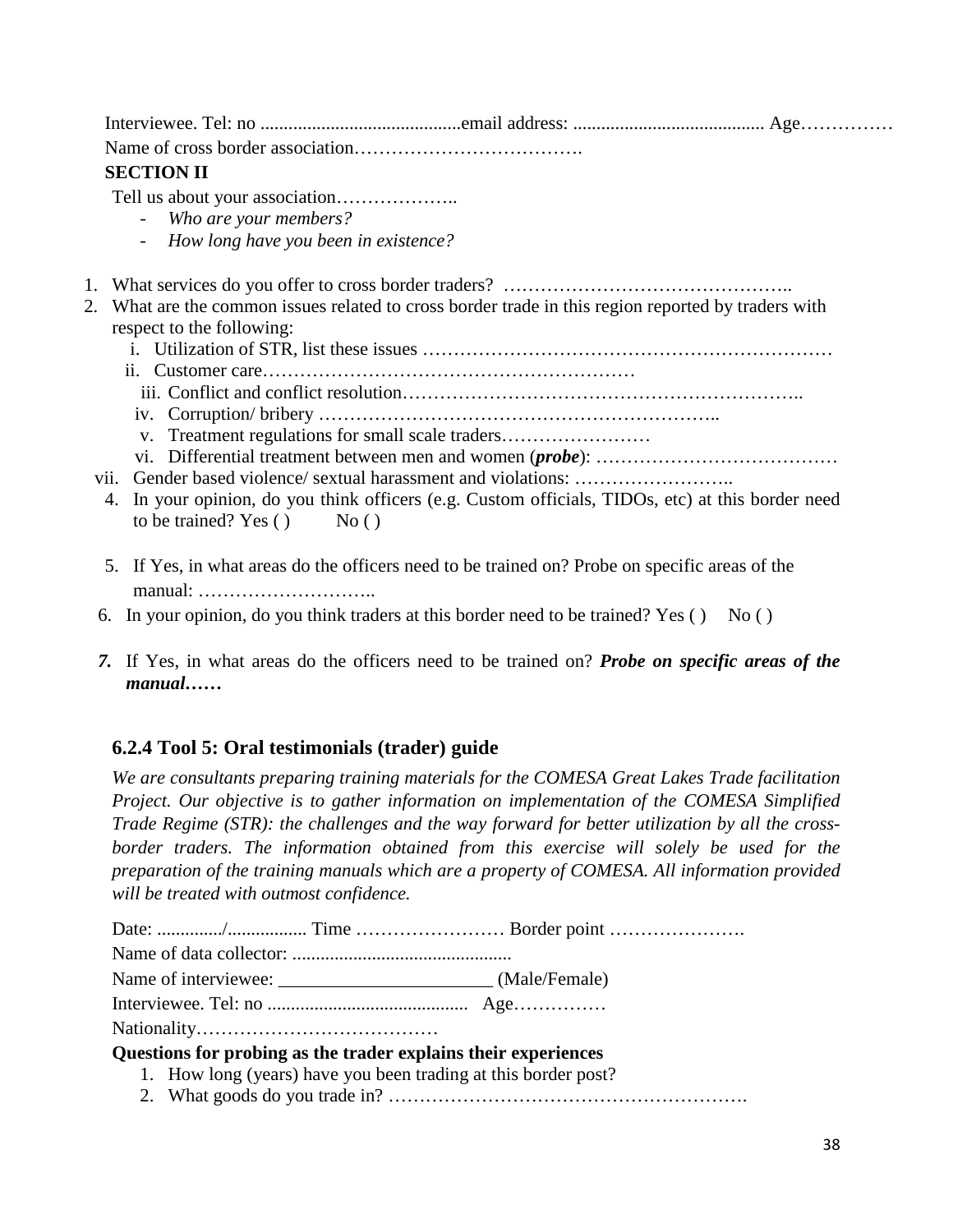3. Can you please share with us your experience over time at this border post?

| No.              | <b>Name</b>                    | $\sigma$ . Thin $\alpha$ $\sigma$ , buinthonities consulted during the border important<br><b>Designation</b> | <b>Institution</b>               | <b>Telephone</b>                               |
|------------------|--------------------------------|---------------------------------------------------------------------------------------------------------------|----------------------------------|------------------------------------------------|
|                  |                                |                                                                                                               |                                  |                                                |
| $\mathbf{1}$     | Martin                         | Project                                                                                                       | Ministry of Trade and            |                                                |
|                  |                                | <b>Implementation Unit</b>                                                                                    | Industry-Kigali                  |                                                |
| $\overline{2}$   | Apolo Mpizi                    | <b>Field Officer</b>                                                                                          | Ruzizi Border                    | +250 788 354 175                               |
|                  | Rubaiza                        |                                                                                                               |                                  |                                                |
| $\mathfrak{Z}$   | <b>Edward Kizungu</b>          | <b>TIDO</b>                                                                                                   | Ruzizi Border                    | +250 788 297 973                               |
| $\overline{4}$   | <b>Betty</b>                   | <b>TIDO</b>                                                                                                   | Ruzizi Border                    | +250 783 2856 94                               |
| $\overline{5}$   | Kabanga Jean<br><b>Bruno</b>   | Trader                                                                                                        | Ruzizi Border                    | +250 783 165 890                               |
| 6                | Wasikwa Mukanga                | Chef de Division du<br>Commerce                                                                               | Bukavu, DRC                      |                                                |
| $\boldsymbol{7}$ | Kajange Sylvain                | Focal point, COMESA                                                                                           | Bukavu, DRC                      |                                                |
| 8                | Kika Kibondja                  | Chef de Bureau<br>Commerce                                                                                    | Bukavu, DRC                      |                                                |
| 9                | Kabunguzu<br>Mulungula Vincent | Chef de Bureau<br>Commerce                                                                                    | Bukavu, DRC                      |                                                |
| 10               | Hasina<br>Mujawimana           | Trader                                                                                                        | Bukavu, DRC                      |                                                |
| 11               | Uwamahoro<br>Alphonsine        | <b>TIDO</b>                                                                                                   | Rubavu, DRC                      |                                                |
| 12               | Claudia Nfundiko               | Charge'e de project,                                                                                          | Bukavu, DRC                      | +243 99 77 05 518                              |
|                  | Furaha                         | Tushiriki wote                                                                                                |                                  | +243 85 09 95 676                              |
|                  |                                | International alert                                                                                           |                                  | CNfundiko@internationa                         |
|                  |                                |                                                                                                               |                                  | l-alert.org                                    |
| 13               | Martin Widjilawu               | <b>GLTFP</b> Provincial                                                                                       | Nord Kivu, Nord                  | +243 81 99 77 771                              |
|                  |                                | Coordinator                                                                                                   | Kivu, Goma, DRC                  | +243 99 29 05 740                              |
|                  |                                |                                                                                                               |                                  | widjilowu@yahoo.fr                             |
|                  |                                |                                                                                                               |                                  | martin.widjilowu@pfcgl.                        |
|                  |                                |                                                                                                               |                                  | org                                            |
| 14               | Michael Kabangi                | Deputy Director                                                                                               | Immigration, Goma,<br><b>DRC</b> | +243 99 90 03 551                              |
| 15               | Andre' Boloka                  | <b>Director Provinvial</b>                                                                                    | de l'Office Congoloi             | $\frac{\text{occupon}(a)}{\text{gd}}$ vahoo.fr |
|                  | Mata                           |                                                                                                               | De Controle (OCC),               | +243 992 033 461                               |
|                  |                                |                                                                                                               | Nord Kivu                        |                                                |
| 16               | Sifa Banyanga                  | Trader                                                                                                        | Goma, DRC                        |                                                |
| 17               | Joseph Kanya                   | Vice Chairman                                                                                                 | Bunagana Small                   |                                                |
|                  |                                |                                                                                                               | <b>Scale Cross Border</b>        |                                                |
|                  |                                |                                                                                                               | <b>Traders Association</b>       |                                                |
| 18               | Gilbert Daliaho                | <b>TIDO</b>                                                                                                   | Bunagana Border:                 |                                                |

# **6.3 Annex 3: Stakeholders consulted during the border mission**